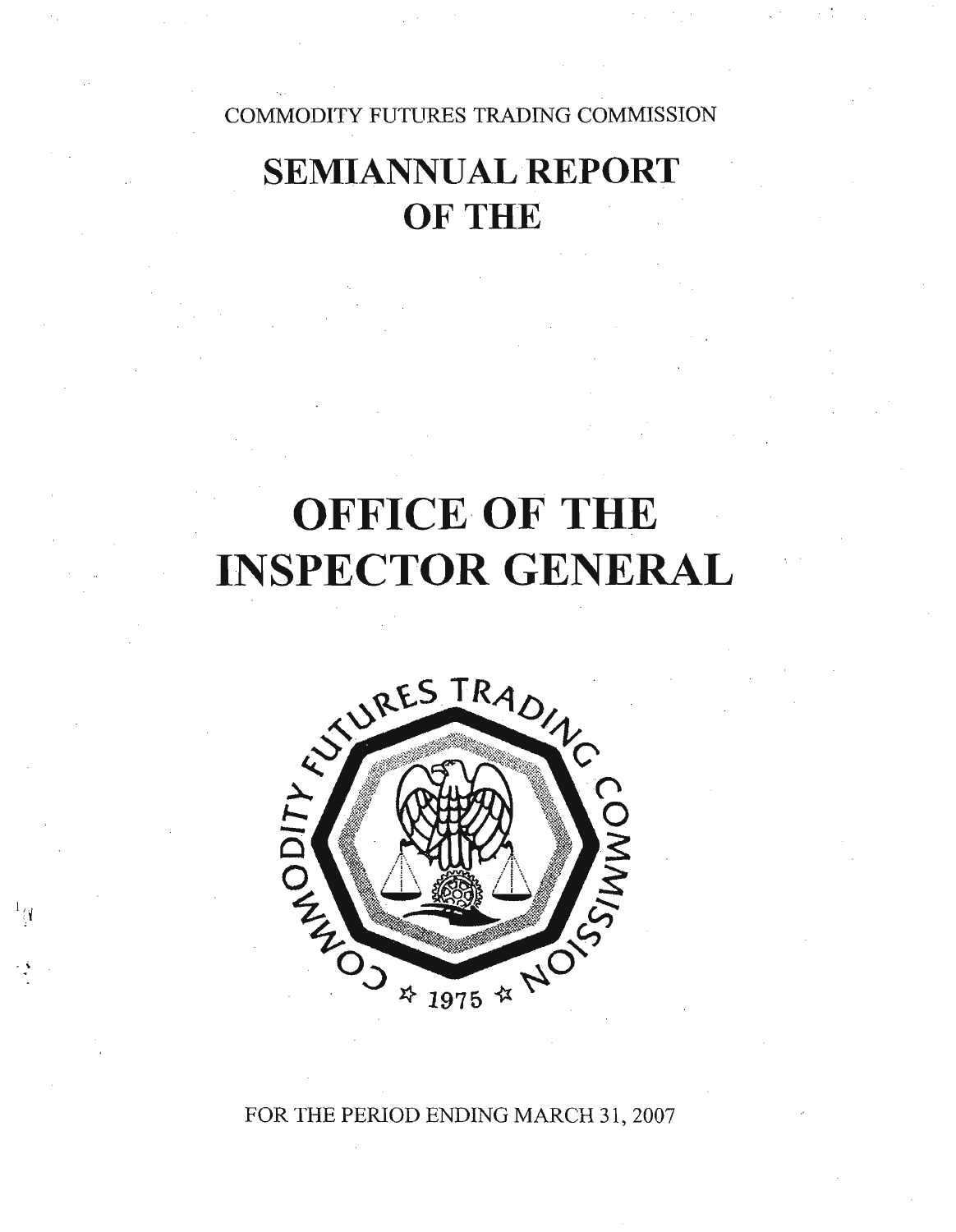### **U.S. COMMODITY FUTURES TRADING COMMISSION**



Three Lafayette Centre 1155 21st Street, NW, Washington, DC 20581 Telephone: (202) 418-5110 Facsimile: (202) 418-5522 www.cftc.gov

Office of the Inspector General

April 30, 2007

TO: Reuben Jeffery III Chairman

FROM:

A. Roy Lavik  $Q \mathcal{R}$ Inspector General

SUBJECT: Semiannual Report of the Office of the Inspector General

Attached is the Semiannual Report of the Office of the Inspector General for the period from October 1, 2006 through March 31, 2007. This report is submitted to you in accordance with the requirements of Section 5 of the Inspector General Act of 1978, as amended.

I appreciate your continuing support of this office.

Attachment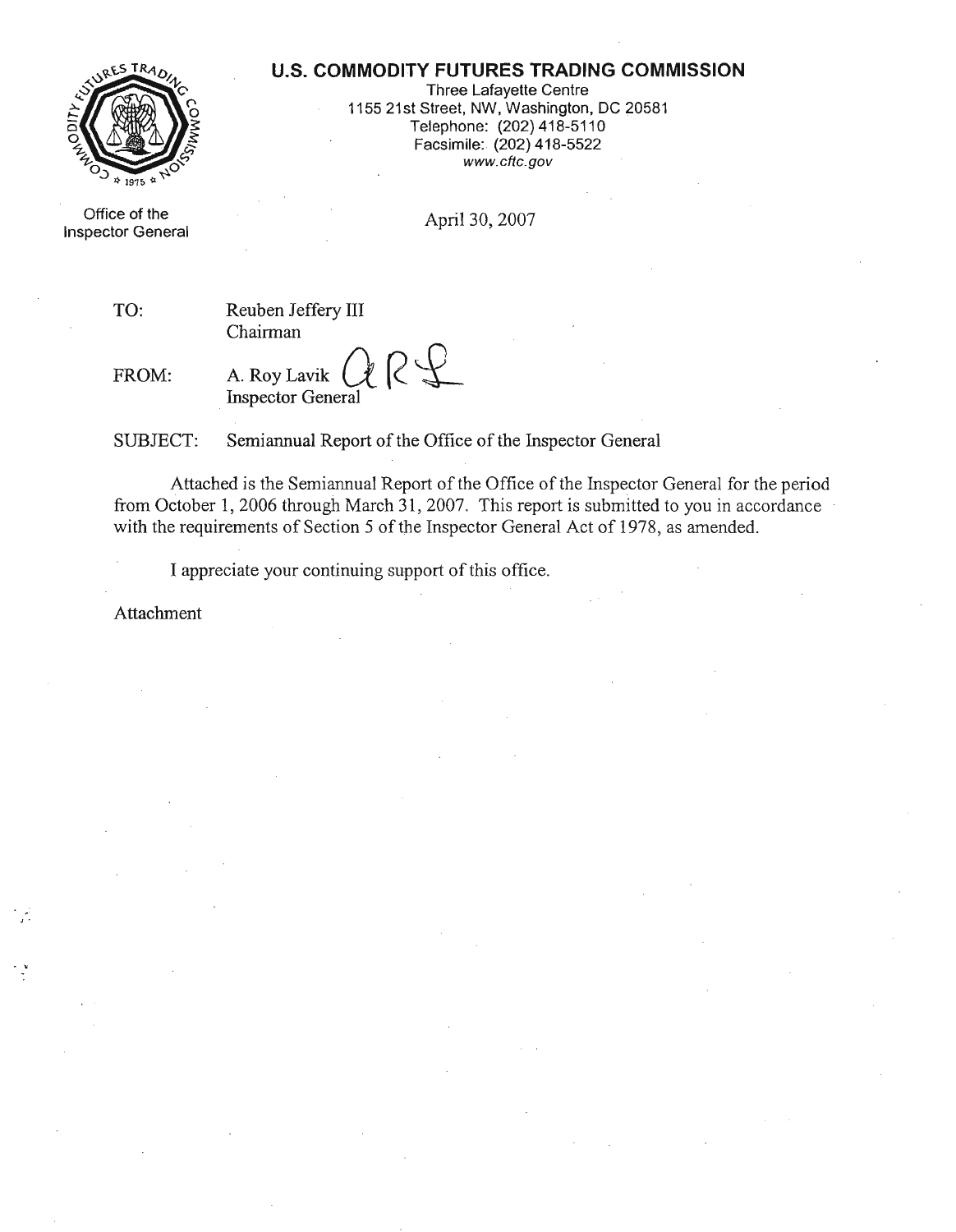### OFFICE OF THE INSPECTOR GENERAL COMMODITY FUTURES TRADING COMMISSION SEMIANNUAL REPORT FOR THE PERIOD FROM October 1, 2006 THROUGH March 31, 2007

### **TABLE OF CONTENTS**

| SUMMARY OF OIG ACTIVITIES [including a description of significant problems, abuses,<br>and deficiencies and a description of OIG recommendations for corrective action |  |
|------------------------------------------------------------------------------------------------------------------------------------------------------------------------|--|
|                                                                                                                                                                        |  |
|                                                                                                                                                                        |  |
|                                                                                                                                                                        |  |
|                                                                                                                                                                        |  |
|                                                                                                                                                                        |  |
|                                                                                                                                                                        |  |
|                                                                                                                                                                        |  |
| <b>COMPLETED WORK</b>                                                                                                                                                  |  |
| AUDITS [including a list of each audit report issued and a summary of each particularly                                                                                |  |
|                                                                                                                                                                        |  |
|                                                                                                                                                                        |  |
|                                                                                                                                                                        |  |
|                                                                                                                                                                        |  |
| CORRECTIVE ACTION NOT COMPLETED [including an identification of each                                                                                                   |  |
| significant recommendation described in previous semiannual reports on which                                                                                           |  |
| corrective action has not been completed (Mandated by Section $5(a)(3)$ of the Act)] 7                                                                                 |  |
|                                                                                                                                                                        |  |

i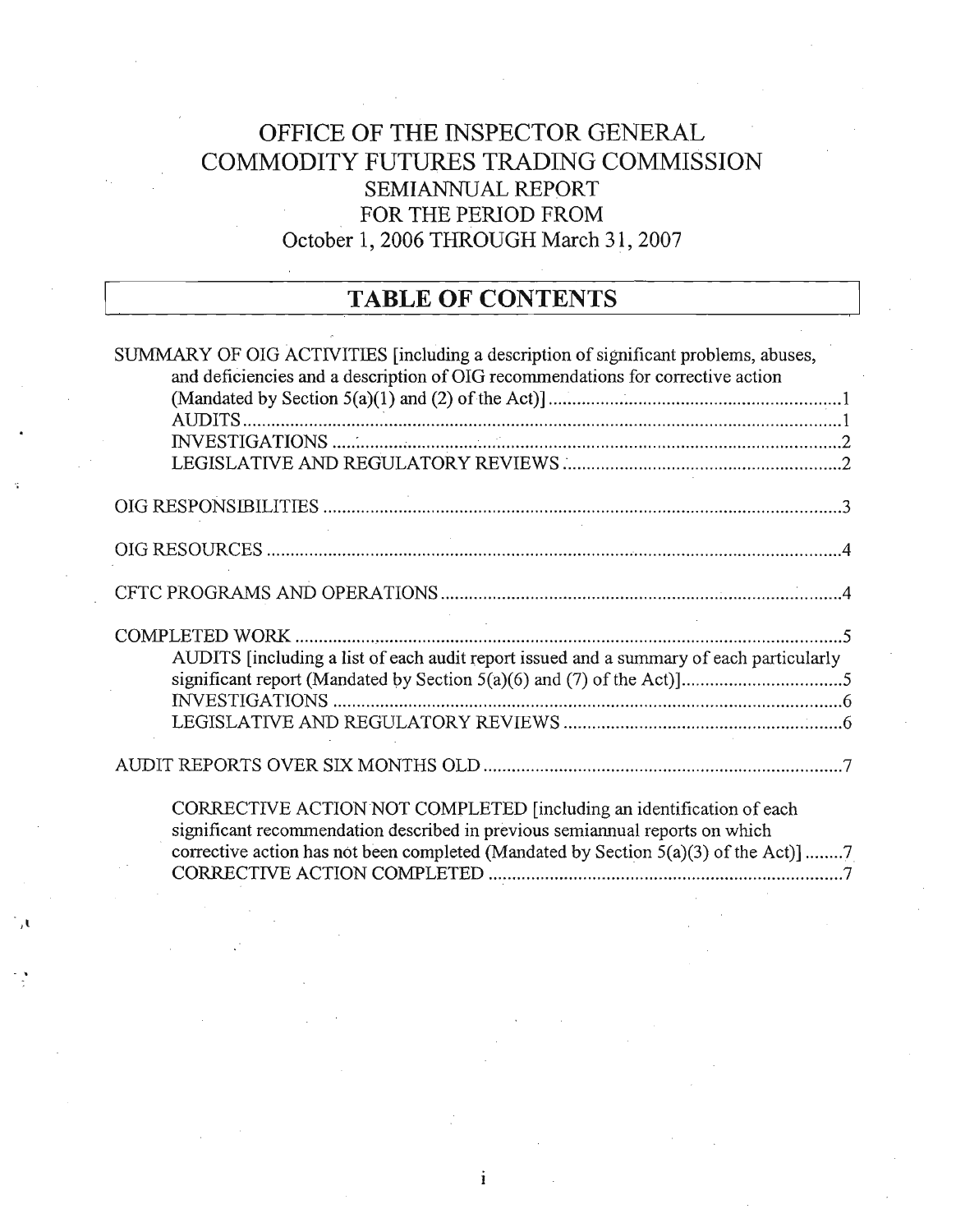| MANAGEMENT DECISION NOT MADE [including a summary of each audit<br>report issued before the commencement of the reporting period for which no management<br>decision has been made by the end of the reporting period (including<br>the date and title of each such report), an explanation of the reasons such a<br>management decision has not been made, and statement concerning the desired timetable<br>for achieving a management decision on each such report (Mandated by Section $5(a)(10)$ |
|-------------------------------------------------------------------------------------------------------------------------------------------------------------------------------------------------------------------------------------------------------------------------------------------------------------------------------------------------------------------------------------------------------------------------------------------------------------------------------------------------------|
| SUMMARY OF MATTERS REFERRED TO PROSECUTIVE AUTHORITIES and<br>the prosecutions and convictions which have resulted (Mandated by                                                                                                                                                                                                                                                                                                                                                                       |
| SUMMARY OF EACH REPORT MADE TO THE AGENCY HEAD<br>under Section $6(b)(2)$ concerning information or assistance unreasonably                                                                                                                                                                                                                                                                                                                                                                           |
| REVISED MANAGEMENT DECISIONS [including description and explanation of<br>the reasons for any significant revised management decision made during the                                                                                                                                                                                                                                                                                                                                                 |
| INSPECTOR GENERAL DISAGREEMENT [including information concerning any<br>significant management decision with which the Inspector General is in                                                                                                                                                                                                                                                                                                                                                        |
|                                                                                                                                                                                                                                                                                                                                                                                                                                                                                                       |
|                                                                                                                                                                                                                                                                                                                                                                                                                                                                                                       |
|                                                                                                                                                                                                                                                                                                                                                                                                                                                                                                       |
|                                                                                                                                                                                                                                                                                                                                                                                                                                                                                                       |
| TABLE 1 -- REPORTS ISSUED WITH QUESTIONED COSTS                                                                                                                                                                                                                                                                                                                                                                                                                                                       |
| TABLE 2 -- REPORTS ISSUED WITH RECOMMENDATIONS THAT FUNDS BE PUT                                                                                                                                                                                                                                                                                                                                                                                                                                      |

 $\sim$ 

 $\sim$ 

 $\sim 10^{-1}$ 

 $\sim 10^6$ 

 $\bar{\psi}$ 

 $\sim 10$ 

 $\sim$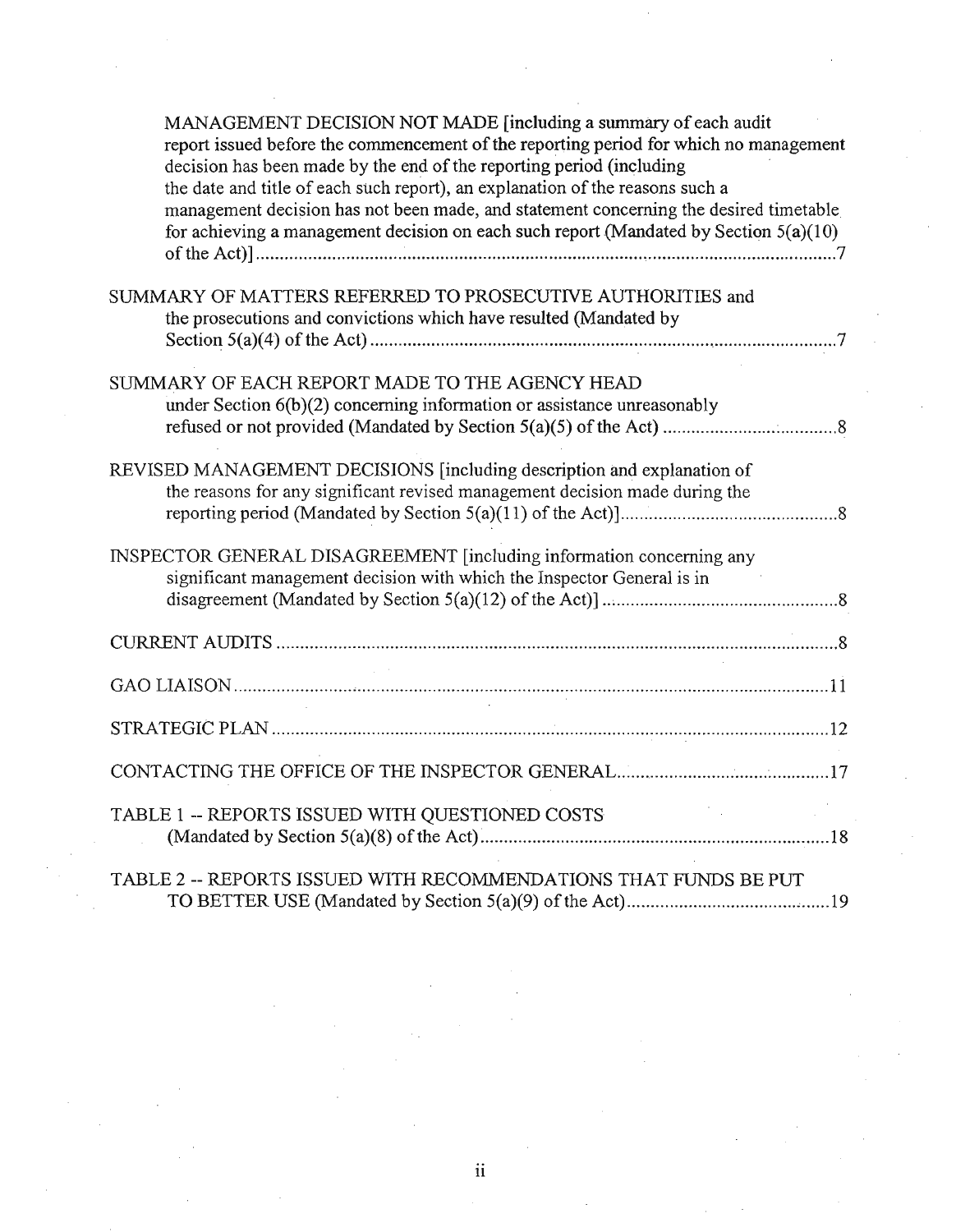### **SUMMARY OF OIG ACTIVITIES**

### **AUDITS**

The primary objectives of the Office of the Inspector General (OIG) of the Commodity Futures Trading Commission (Commission, CFTC) are to help promote long-term efficiency and effectiveness in the administration and operation of the Commission and to protect against fraud, waste, and abuse. This reporting period's OIG audit activities, which are listed below, reflect these objectives.

### Current Audits

The following are the audits being conducted during the current reporting period and continuing into the next reporting period. (For additional details, see the section on current audits beginning on page 8.)

Audit ofCFTC Financial Statements for Fiscal Year 2007. In FY 2002, Congress passed the Accountability ofTax Dollars Act. The Act requires the CFTC, along with numerous other Federal entities, to have its financial statements audited annually. To this end, the OIG has engaged a contractor to provide the audit effort required to enable the contractor to render an opinion on the agency's financial statements for Fiscal Year 2007 in accordance with generally accepted auditing standards, Government Auditing Standards, and OMB Bulletin 01-02. (For additional details, see page 9.)

Updating of the Review of the Need for a Los Angeles Office. The Review of the Need for a Los Angeles Office was completed approximately one year ago. Because of budgetary constraints, the Chairman was not in a position to act on the recommendations in the report. Now that the budgetary situation may be easing, opportunity for a decision could be forthcoming. To facilitate this decision, the Office of the Inspector General decided to update the information it gathered for the initial report. (For additional details, see page 10.)

Review of Agency Use of Contractors. Over the past five fiscal years the agency has increased its reliance on contractors to replace some CFTC employees and to extend the capabilities of others. The objectives of this review are to determine whether the agency has effectively employed contractors to replace and complement its staff and to present the Chairman with a complete picture of the Commission's use of contractors. (For additional details, see page 11.)

1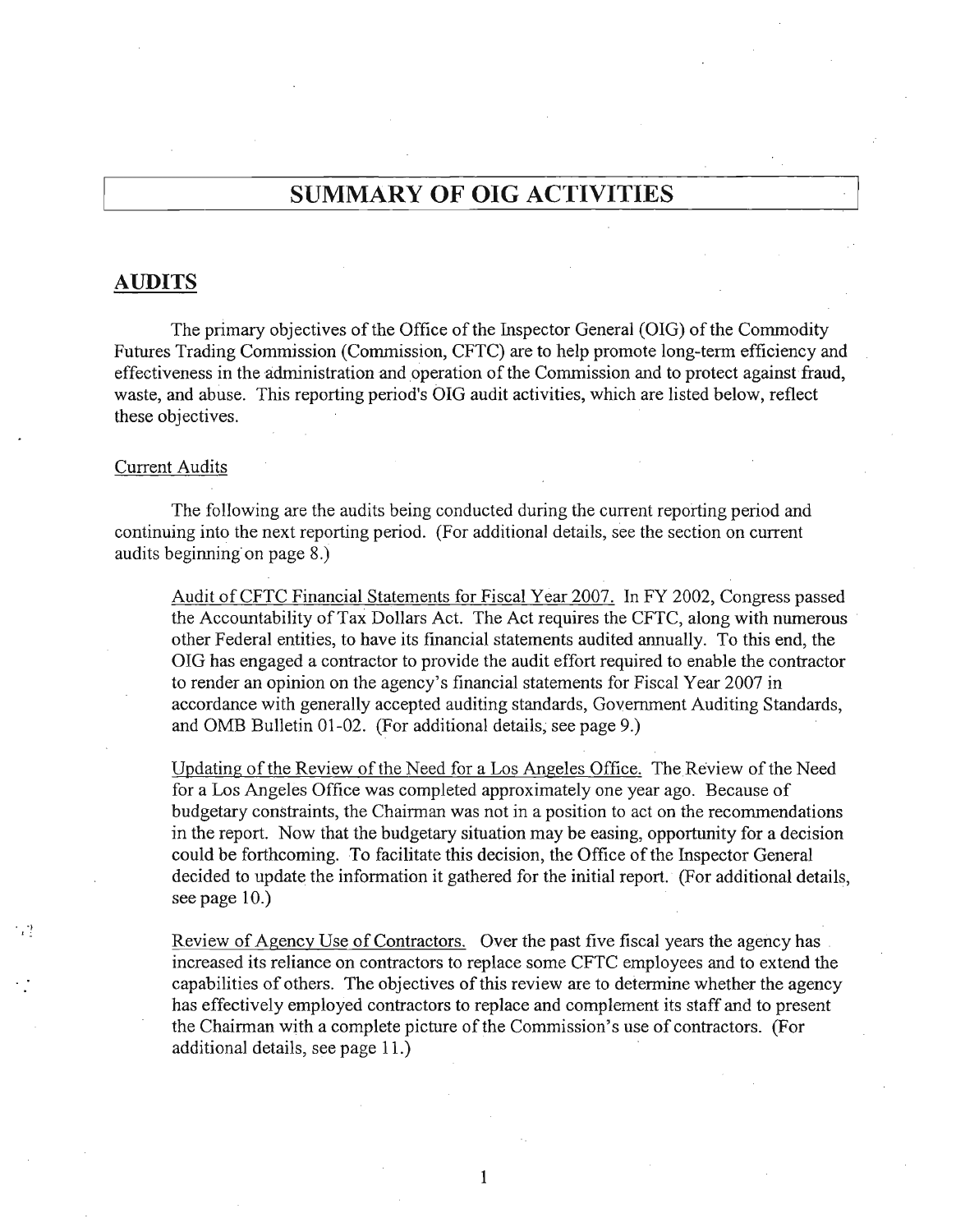### Completed Audits

The following audits have been completed during this reporting period. (For additional details, see the section on completed audits beginning on page 5.)

Audit of CFTC Financial Statements for Fiscal Year 2006. In FY 2002, Congress passed the Accountability of Tax Dollars Act. The Act requires the CFTC, along with numerous other Federal entities, to have its financial statements audited annually. To this end, the DIG engaged a contractor to provide the audit effort required to enable the contractor to render an opinion on the agency's financial statements for Fiscal Year 2006 in accordance with generally accepted auditing standards, Government Auditing Standards, and OMB Bulletin 01-02. (For additional details, see page 5.)

Review of Agency Compliance with GPRA. The Government Performance and Results Act of 1993 (GPRA) requires federal agencies to develop strategic plans, prepare annual plans setting performance goals, and report annually on actual performance compared to goals. The first report was prepared in March 2000. The objective ofthis review is to determine how effectively the Commission is complying with GPRA's terms. This includes an examination of the performance measures devised by the Commission and the systems used for gathering the data to report on those performance measures. The Office of the Inspector General reviewed the Commission's FY 2001 through FY 2006 Annual Performance Plans before each was submitted to Congress. Based upon those reviews, the Office of the Inspector General has determined that the Commission has complied with GPRA's terms. (For additional details, see page 6.)

### **INVESTIGATIONS**

The Inspector General Act of 1978, as amended, provides that the Inspector General may receive and investigate complaints or information from the Commission's employees concerning the possible existence of an activity constituting a violation of law, rules or regulations, or mismanagement, abuse of authority, or gross waste of funds, or a substantial and specific danger to the public health and safety.

No investigations were pending as of the beginning of the reporting period, and the OIG opened no investigations during the period. (See the section on investigations beginning on page 6.)

### **LEGISLATIVE AND REGULATORY REVIEWS**

The DIG reviews proposed and final CFTC regulations, legislation, and selected exchange rules using the following basic criteria: whether the agency: (1) has identified specifically the problem(s) to be addressed by the proposal; (2) has defined through case study or data analysis a clear link between the proposed solution and the identified problem(s); (3) has specified clearly the means to effectively and efficiently enforce the proposal; (4) has assessed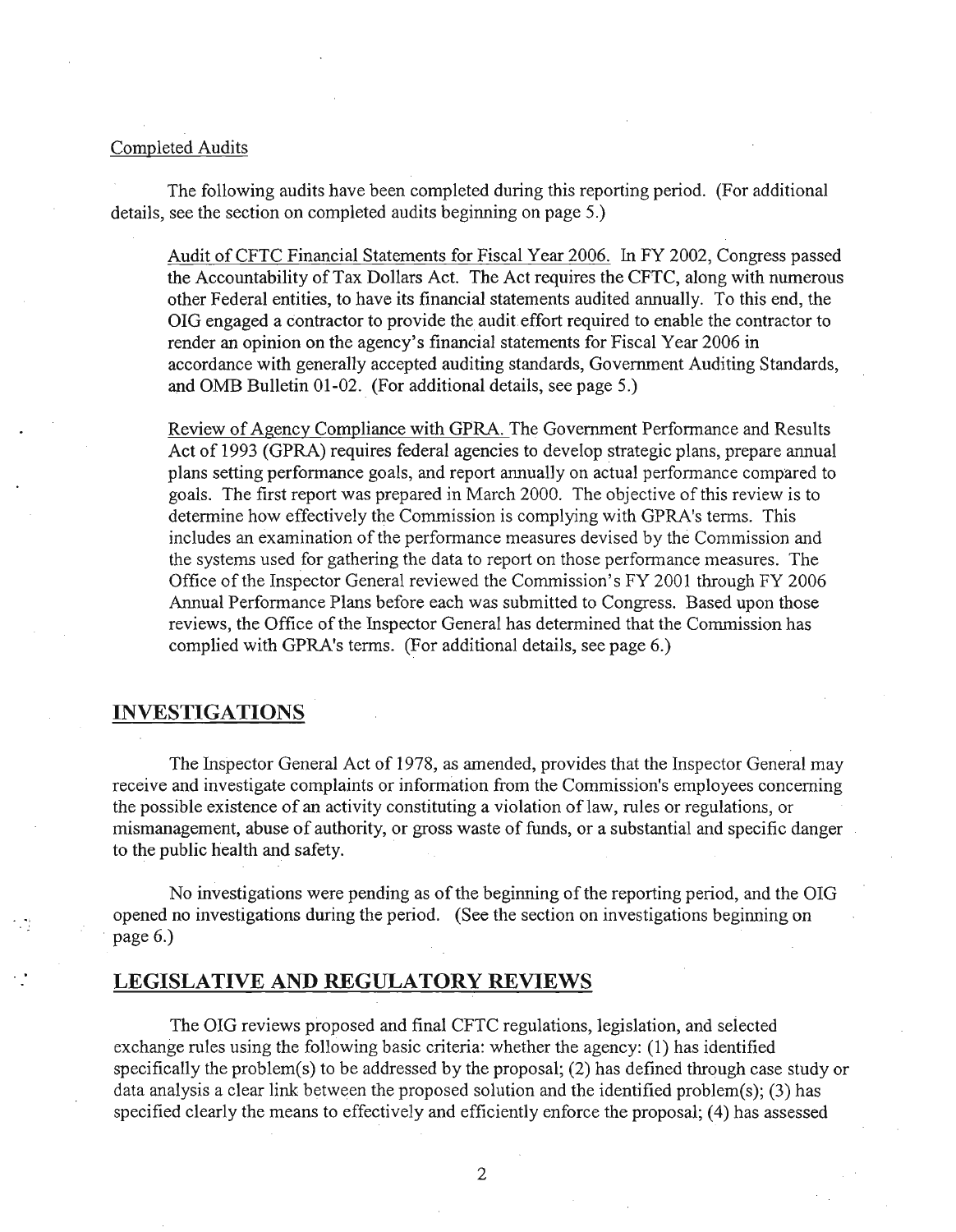the likely efficiency and effectiveness of alternative solutions; (5) can reasonably document that the proposal will yield positive net benefits over the long term; and (6) has met the requirements of the Regulatory Flexibility Act and the Paperwork Reduction Act.

The Regulatory Flexibility Act requires the agency to evaluate the impact of its regulations on small entities. The Paperwork Reduction Act requires the agency to manage effectively and efficiently its infonnation collections so that they are the least burdensome necessary to achieve the stipulated objectives.

### **Legislative Activities**

The Inspector General continues to be involved in legislative activities serving on the legislative committee of the Inspector Generals. Congressional staff were briefed about the various IG issues.

### **OIG RESPONSIBILITIES**

The Office of the Inspector General in the Commodity Futures Trading Commission was created in accordance with the Inspector General Act of 1978 (P.L. 95-452), as amended by the Inspector General Act Amendments of 1988 (P.L. 100-504). The OIG was established to create an independent unit to:

- Promote economy, efficiency, and effectiveness in the administration of CFTC programs and operations and detect and prevent fraud, waste, and abuse in such programs and operations;
- Conduct and supervise audits and, where necessary, investigations relating to the administration of CFTC programs and operations;
- Review existing and proposed legislation, regulations, and exchange rules and make recommendations concerning their impact on the economy and efficiency of CFTC programs and operations or the prevention and detection of fraud and abuse; and
- Keep the Chairman and Congress fully informed about any problems or deficiencies in the administration ofCFTC programs and operations and provide recommendations for correction of these problems or deficiencies.

Given that the CFTC does not have extensive contracts or grant making authority, the OIG's efforts have been focused on the review of legislative and regulatory proposals and the monitoring of internal CFTC operations.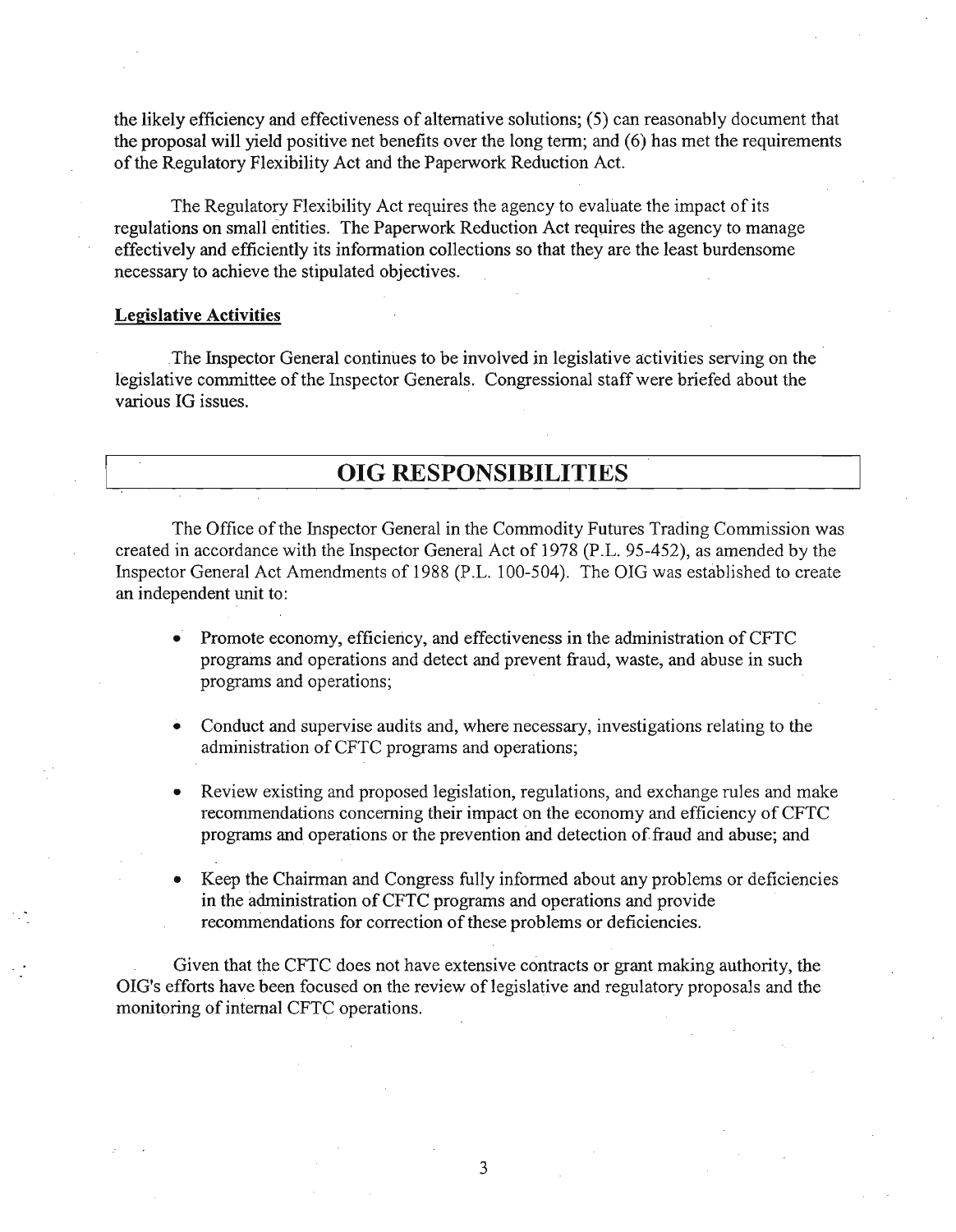### **OIG RESOURCES**

The OIG consists of the Inspector General, two professional staff members, and a secretary. All positions have been filled since January 2,2000. The present Inspector General assumed his position on October 7, 1990.

The OIG, on December 4, 1989, signed a Memorandum of Understanding with the Office of the General Counsel (OGC). This Memorandum details the procedures that are used to provide the OIG with OGC legal services. An OGC staff member has been assigned to provide such services to the OIG on an as-needed basis.

### **CFTC PROGRAMS AND OPERATIONS**

Congress created the Commodity Futures Trading Commission in 1974 as an independent agency with the mandate to regulate commodity futures and options markets in the United States. The Commission's mandate was renewed and/or expanded in 1978, 1982, 1986, 1992, and 1995. In December 2000, the Commission was reauthorized by Congress and the President through Fiscal Year 2005 with the passage of the Commodity Futures Modernization Act of 2000 (CFMA).

The CFMA transformed the Commission from a front-line regulatory agency to an oversight regulator. Although the Commission's approach to regulation has changed, the CFTC's mission has not. The CFTC continues to be responsible for fostering the economic utility of futures markets by encouraging their competitiveness and efficiency, ensuring their integrity, and protecting market participants against manipulation, abusive trade practices, and fraud. Through effective oversight regulation, the CFTC enables the commodity futures markets better to serve their vital function in the nation's economy -- providing a mechanism for price discovery and a means of offsetting price risks.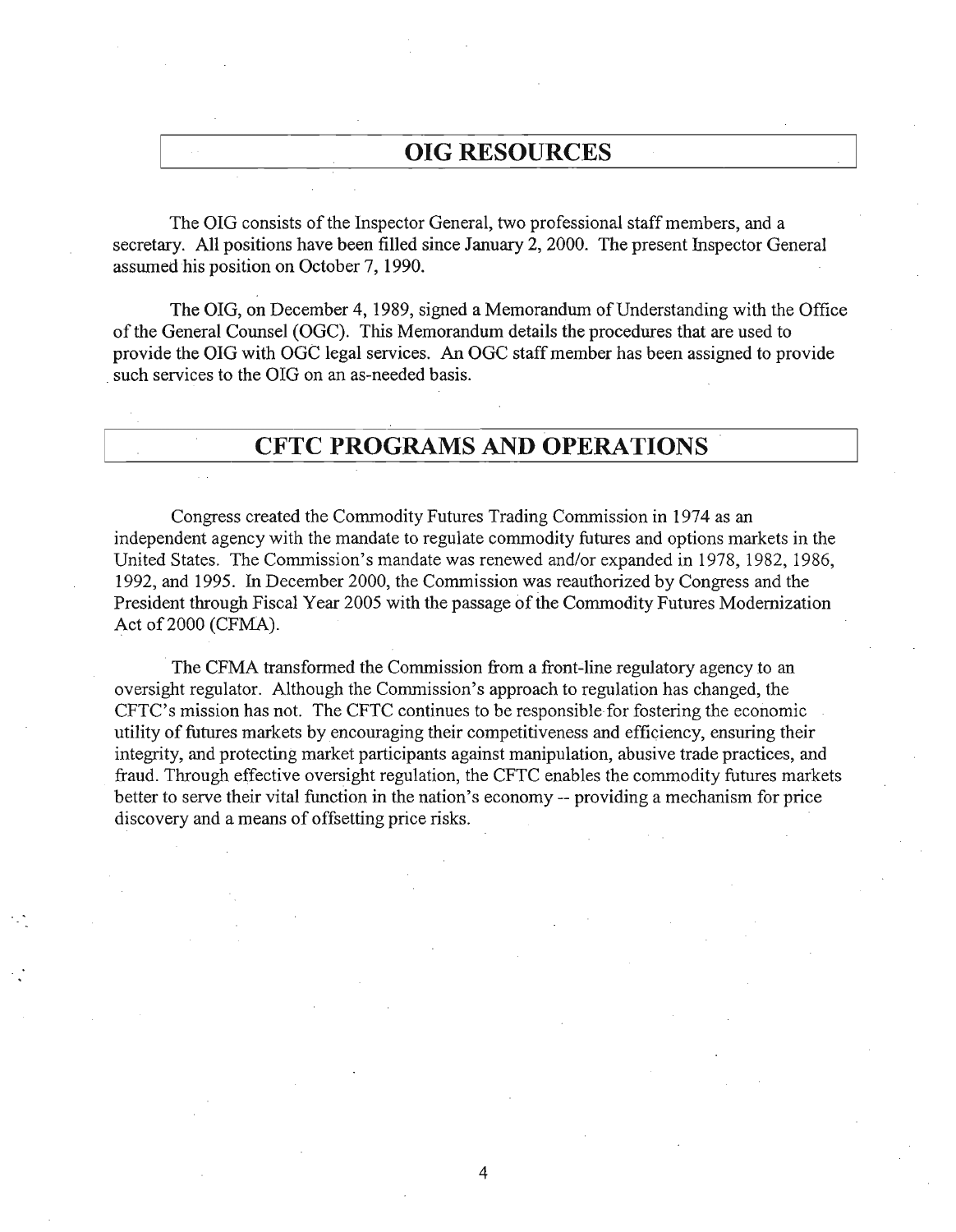### **COMPLETED WORK**

### AUDITS

The OIG is required to conduct, supervise and coordinate audits of CFTC programs and operations and to ensure that the audits are conducted in accordance with generally accepted government auditing standards. The OIG is also required to recommend changes to existing and proposed CFTC programs and operations to promote economy, efficiency, and effectiveness and to prevent and detect fraud and abuse.

The purpose of these audits is to ensure that:

- Funds have been expended in a manner consistent with related laws, regulations, and policies;
- Resources have been managed effectively and efficiently;
- Stipulated program objectives have been achieved; and
- Resources have been safeguarded.

The following audit reports have been issued during the reporting period.

#### 1. Audit of CFTC Financial Statements for Fiscal Year 2006

#### Objective.

In FY 2002, Congress passed the Accountability of Tax Dollars Act. The Act requires the CFTC, along with numerous other Federal entities, to have itsfinancial statements audited annually. To this end, the OIG engaged a contractor to provide the audit effort required to enable the contractor to render an opinion on the agency's financial statements for Fiscal Year 2006 in accordance with generally accepted auditing standards, Government Auditing Standards, and OMB Bulletin 01-02.

### Status.

An unqualified independent auditor's report was issued on November 15,2006. The independent auditor's report stated four reportable conditions. The independent auditor reported that one of the four reportable conditions is considered to be a material weakness. Management concurred with this finding and agreed with the recommendations. Management letter comments were also issued to the agency. These two documents closed out the Fiscal Year 2006 audit.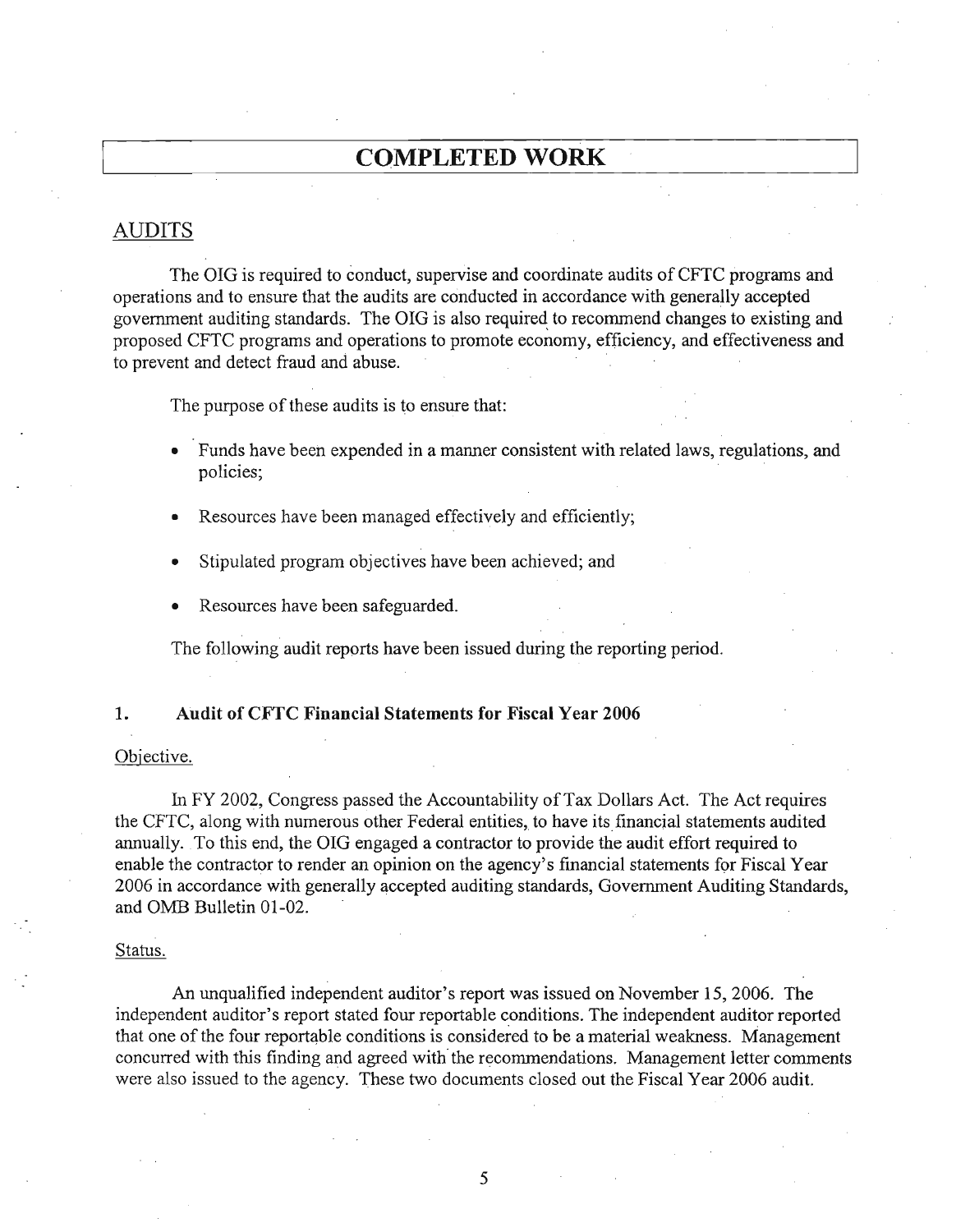### 2. Review of Agency Compliance with GPRA

#### Objective.

The Government Performance and Results Act of 1993 requires federal agencies to develop strategic plans, prepare annual plans setting performance goals, and report annually on actual performance compared to goals. The first report was prepared in March 2000. The objective ofthis review is to determine how effectively the Commission is complying with GPRA's terms. This includes an examination of the performance measures devised by the Commission and the systems used for gathering the data to report on those performance measures.

#### Status.

In response to Congressional interest, the OIG consulted with and advised the Commission's operating divisions concerning GPRA requirements. The Office of the Inspector General reviewed the Commission's FY 2001 through FY 2006 Annual Performance Plans before each was submitted to Congress. Based upon those reviews, the Office of the Inspector General has determined that the Commission has complied with GPRA's terms.

### INVESTIGATIONS

The Inspector General Act of 1978, as amended, provides that the Inspector General may receive and investigate complaints or information from the Commission's employees concerning the possible existence of an activity constituting a violation oflaw, rules or regulations, or mismanagement, abuse of authority, or gross waste of funds, or a substantial and specific danger to the public health and safety.

No investigations were pending as of the beginning of the reporting period, and the OIG opened no investigations during the period.

### LEGISLATIVE AND REGULATORY REVIEWS

As specified in Section  $4(a)$  (2) of the Inspector General Act of 1978, the OIG reviews the impact of existing and proposed legislation and regulations on CFTC programs and operations and makes recommendations regarding more effective or efficient alternatives or protections against fraud and abuse. The OIG also reviews selected exchange rule proposals and changes.

The OIG has notified the responsible Divisions as to any concerns with draft and final documents relating to legislation, rules or investigations. Formal comments were not filed with the Commission.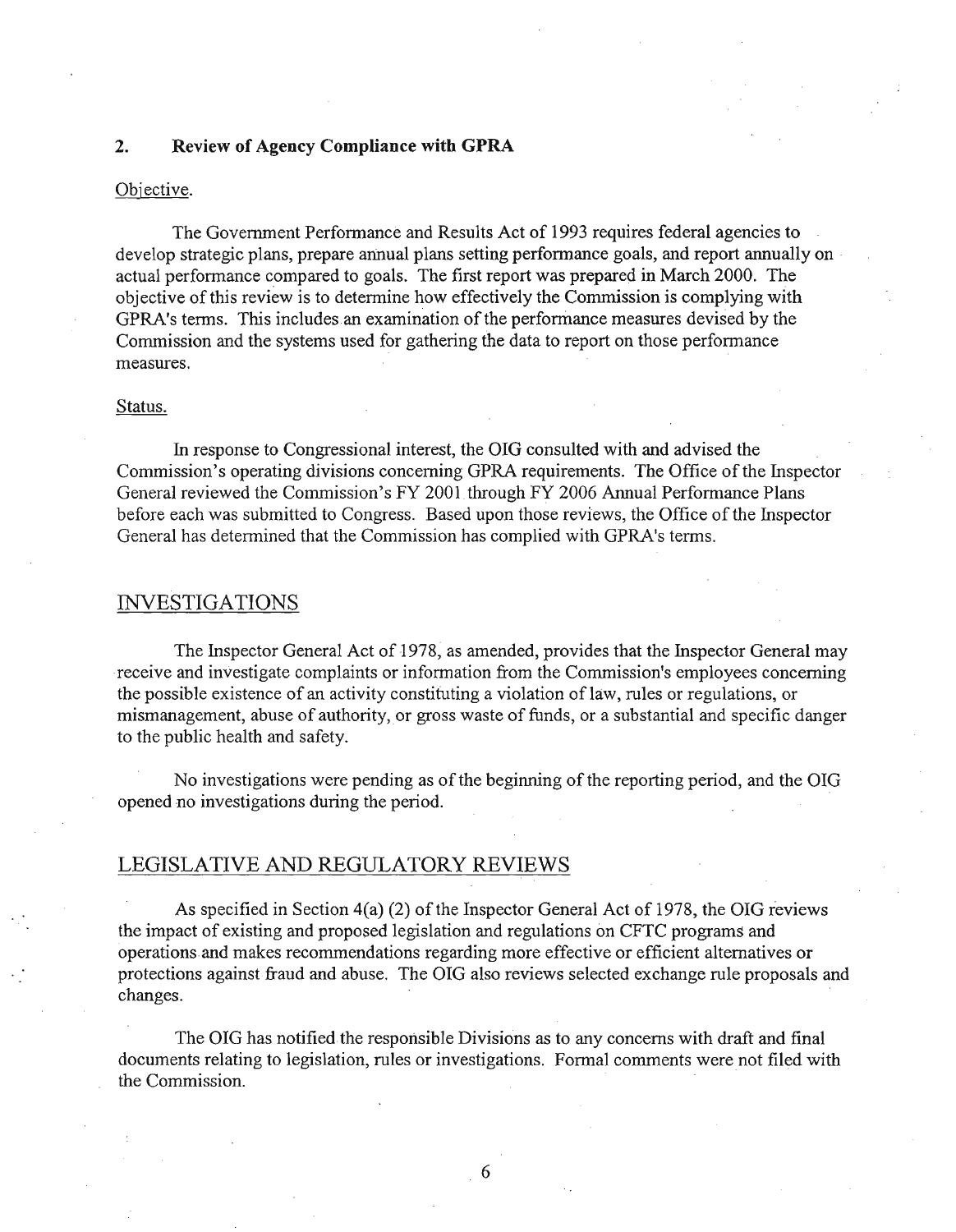### RULE REVIEWS INITIATED IN PREVIOUS REPORTING PERIODS

There were no rule reviews initiated in previous reporting periods which were continued into this reporting period. .

### RULE REVIEWS INITIATED THIS REPORTING PERIOD

The OIG has reviewed the numerous rules required by the CFMA. The CFMA altered the relationship of the Commission to the futures industry in many regards and the rules sought to reflect this change.

### Legislative Activities

The Inspector General continues to be involved in legislative activities and contact has been made with congressional staff on various IG issues.

### AUDIT REPORTS OVER SIX MONTHS OLD

### CORRECTIVE ACTION NOT COMPLETED

There were no instances of audit reports over six months old where corrective action had not been completed.

### CORRECTIVE ACTION COMPLETED

There were no instances of reports issued before the commencement of the reporting period for which corrective action had been completed by the end of the reporting period.

### MANAGEMENT DECISION NOT MADE

There is one instance of a report issued before the commencement of the reporting period for which a management decision had not been made by the end of the reporting period. The Chairman is continuing to examine the issue.

### SUMMARY OF MATTERS REFERRED TO PROSECUTIVE AUTHORITIES

No matters were referred to prosecutive authorities during the reporting period.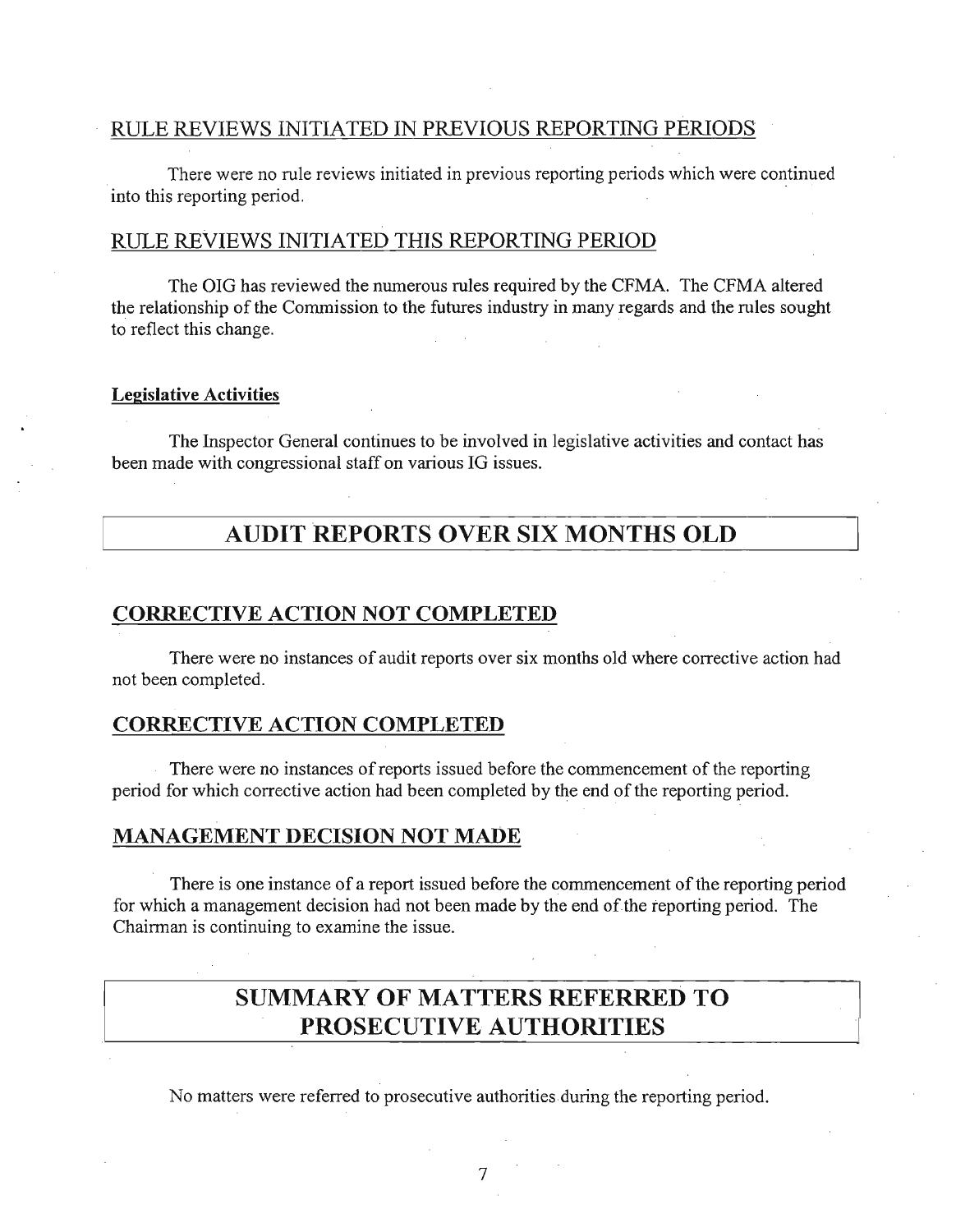### **SUMMARY OF EACH REPORT MADE TO THE AGENCY HEAD**

No reports were made to the agency head under section 6(b)(2) concerning information or assistance unreasonably refused or not provided.

### **REVISED MANAGEMENT DECISIONS**

No management decisions were revised during the reporting period.

### **INSPECTOR GENERAL DISAGREEMENT**

The Inspector General does not disagree with any management decisions on OIG recommendations.

**CURRENT AUDITS**

The audit agenda and priorities for the OIG are determined based on the following factors:

- Statutory and regulatory requirements;
- Adequacy of internal control systems as indicated by vulnerability assessments and internal control reviews recommended by OMB Circular A-123;
- Changes in the program conditions or particular vulnerability of the organization, program, activity, or function to problems or deficiencies;
- Current and potential dollar magnitude and likely benefits of a review on the efficiency or effectiveness of CFTC programs and operations;
- Management priorities and improvements that may be possible;
- Results of audits of CFTC programs and operations by other Federal agencies; and
- Availability of audit resources and the potential opportunity costs to the agency.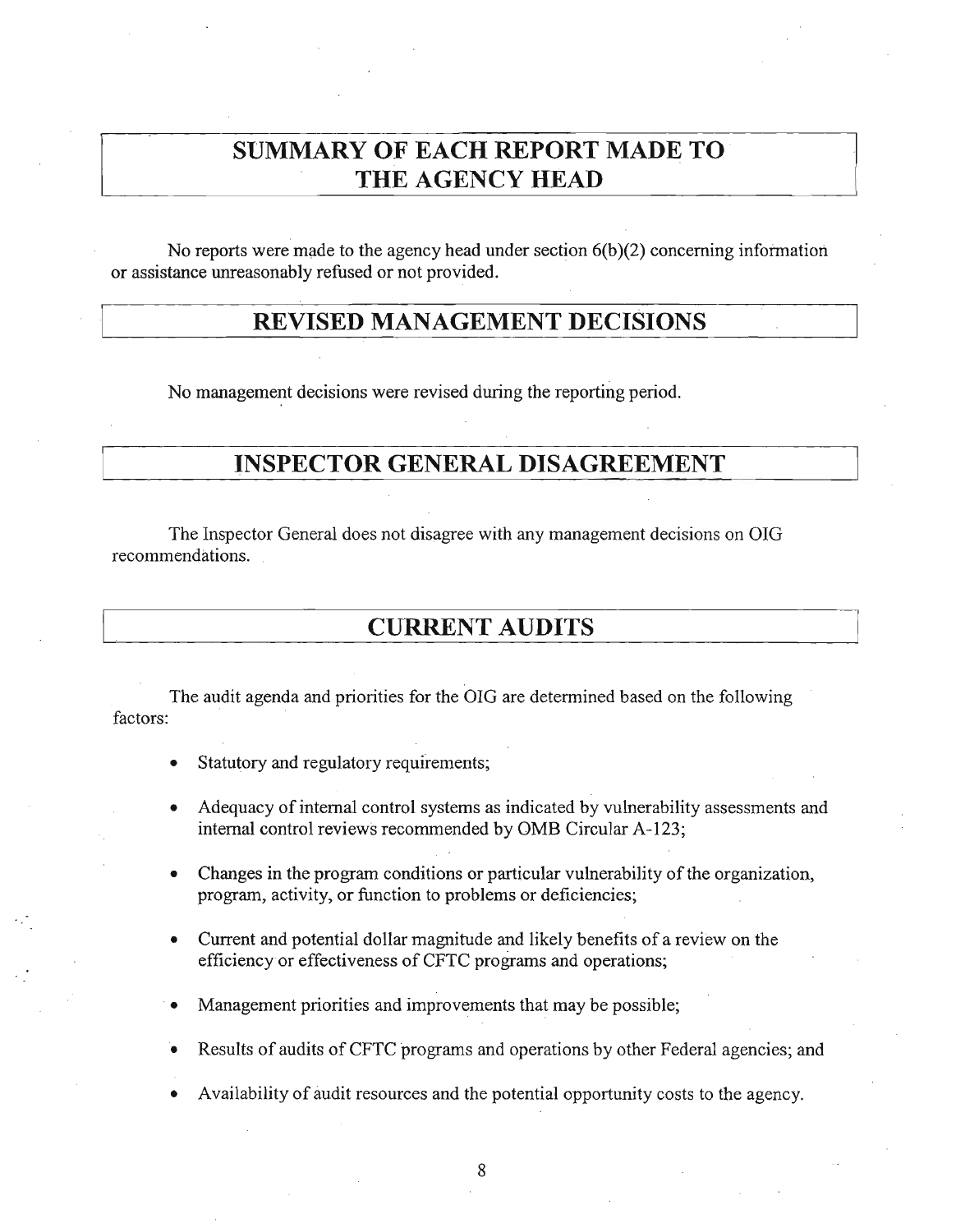The audit agenda and summary of progress for each audit, which has not yet been completed, is summarized below. New agenda items periodically will be added, as appropriate, along with a description of the audit objective for each.

### **1. Audit of eYre Financial Statements for Fiscal Year 2007**

#### Objectives.

In FY 2002, Congress passed the Accountability of Tax Dollars Act. The Act requires the CFTC, along with numerous other Federal entities, to have its financial statements audited annually. To this end, the OIG has engaged a contractor to provide the audit effort required to enable the contractor to render an opinion on the agency's financial statements for Fiscal Year 2007 in accordance with generally accepted auditing standards, Government Auditing Standards, and OMB Bulletin 01-02.

The specific objectives of this audit are to determine whether:

(1) The financial statements present fairly the financial position ofthe Commodity Futures Trading Commission in accordance with generally accepted accounting principles (GAAP) as promulgated by the Federal Accounting Standards Advisory Board (FASAB). The six financial statements, along with all corresponding notes to be audited include: (a) Balance Sheet; (b) Statement of Net Cost; (c) Statement of Changes in Net Position; (d) Statement of Budgetary Resources; (e) Statement of Financing; and (f) Statement of Custodial Activity.

(2) Management's assertions about the effectiveness of its internal controls for achieving internal control objectives described in AU Section 319 and the Federal Managers Financial Integrity Act (FMFIA) are fairly stated in all material respects. The contractor shall make this determination in part by obtaining an understanding of the internal control policies and procedures and assessing the level of control risk relevant to all significant cycles, classes of transactions, and account balances. For those significant control policies and procedures that have been properly designed and placed in operation, the contractor shall perform sufficient tests to provide reasonable assurance as to whether the controls are effective and working as designed.

The independent public accountant (IPA) will limit its internal control testing to those controls necessary to achieve the objectives described in OMB Bulletin 01-02. Further, the IPA is not required to test all internal controls relevant to operating objectives as broadly defined by the Federal Manager's Financial Integrity Act of 1982, such as those controls relevant to achieving efficient operations.

With respect to internal controls related to performance measures reported in the accountability report, the IPA will obtain an understanding of the design of significant internal controls relating to the existence and completeness assertions, as required by

9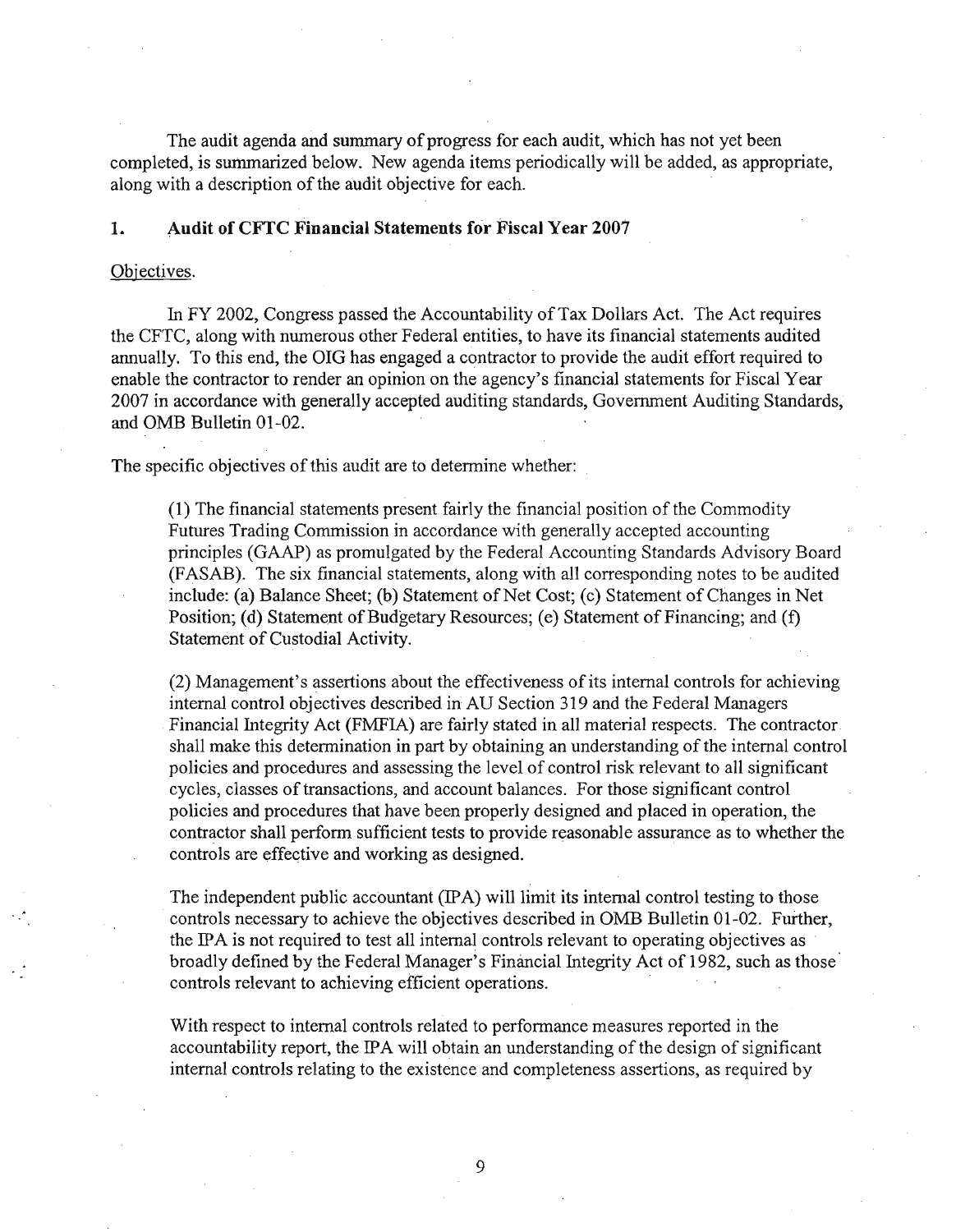OMB Bulletin 01-02. The procedures are not required to provide assurance on internal controls over reported performance measures.

(3) The agency has complied with selected provisions oflaws and regulations identified by OMB Bulletin 01-02 or the Inspector General, noncompliance with which could have a direct and material effect on the determination of financial statement amounts. The IPA will limit its tests of compliance to these provisions and need not test compliance with all laws and regulations applicable to the CFTC.

(4) The information in the "Overview of the Reporting Entity" is consistent in content and presentation with the information in the principal statements and the related notes consistent with Statements on Auditing Standards (SAS) No.8, *Other Information in Documents Containing Audited Financial Statements.*

#### Status.

An independent public accounting firm was first selected on January 15, 2004 to complete the Fiscal Year 2004 CFTC Financial Statement Audit. Their audit report was delivered on November 18, 2004. The same firm under an option year of the contract rendered an opinion on November 14,2005 on the agency's financial statements for Fiscal Year 2005 and on November 15,2006 performed the same tasks on the Fiscal Year 2006 financial statements.

On March 19, 2007, the Fiscal Year 2007 audit began with a meeting with senior agency managers. The final audit report is to be delivered to the Office of the Inspector General on November 9, 2007.

#### 2. Updating of the Review of the Need for a Los Angeles Office

#### Objective.

The Review of the Need for a Los Angeles Office was completed approximately one year ago. Because of budgetary constraints, the Chairman was not in a position to act on the recommendations in the report. Now that the budgetary situation may be easing, opportunity for a decision could be forthcoming. To facilitate this decision, the Office of the Inspector General decided to update the information it gathered for the initial report...

#### Status.

To update the information in the report, the Office of the Inspector General collected and analyzed staffing and workload data for the Division of Enforcement for 2006.

Interviews of current and former CFTC WRO staff members were redone to determine if the opinions expressed on the availability of CFTC-related work during their tenures in the WRO and their opinions of the current availability of CFTC-related work in the area formerly serviced by WRO have changed.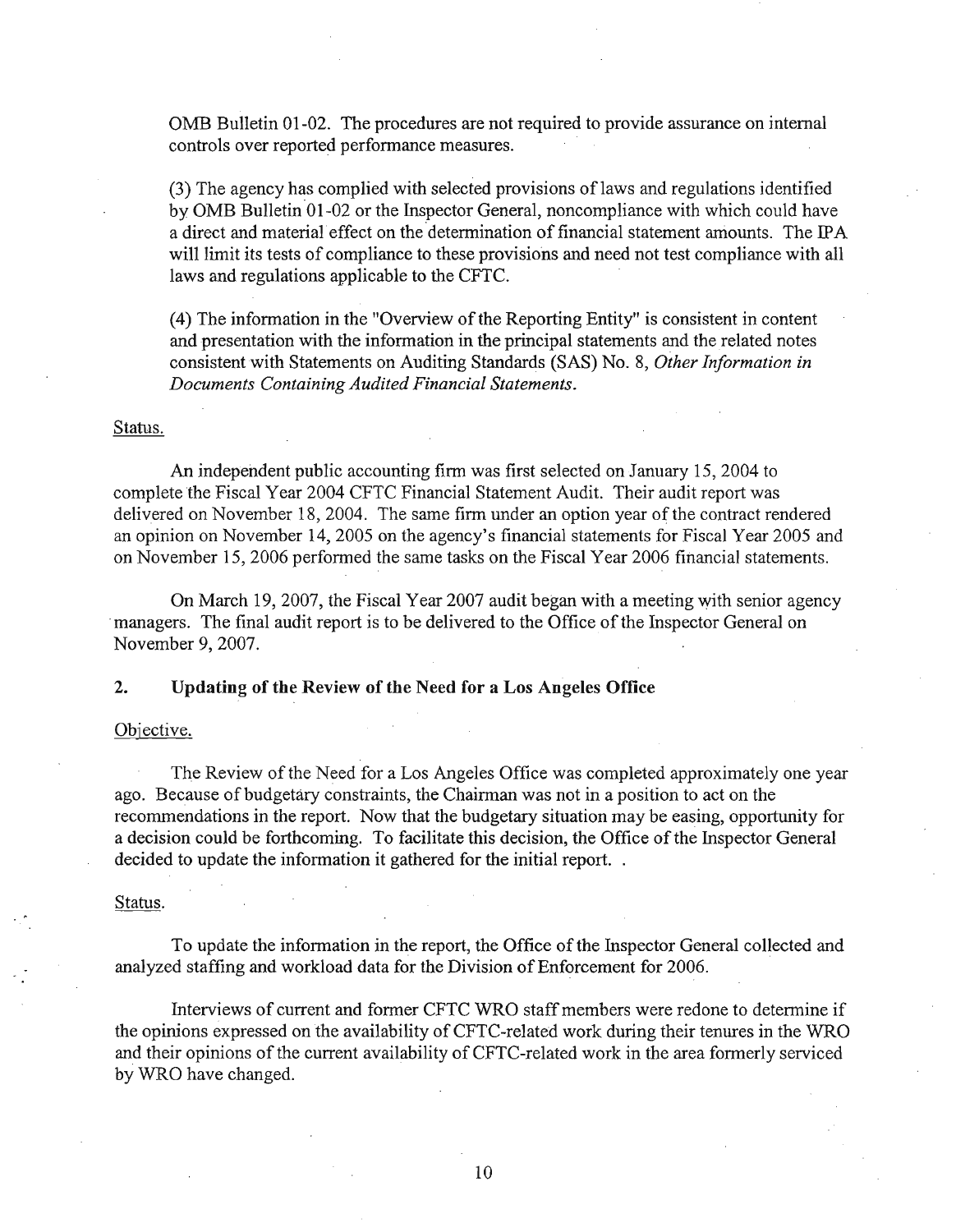### 3. Review of Agency Use of Contractors.

### Objective.

Over the past five fiscal years the agency has increased its reliance on contractors to replace some CFTC employees and to extend the capabilities of others. The objectives of this review are to determine whether the agency has effectively employed contractors to replace and complement its staff and to present the Chairman with a complete picture of the Commission's use of contractors.

### Status.

The Office of Financial Management has supplied the OIG with extensive data on contracts employed by CFTC during FY 2002, 2005, and 2006. The Office ofthe Inspector General will review and analyze this data and attempt to detennine whether the agency has effectively employed contractors to replace and complement its staff and to develop a complete picture of the Commissions use of contractors.

### GAO LIAISON

The OIG is charged with providing policy direction for, and conducting, supervising, and coordinating audits and investigations relating to CFTC programs and operations. In addition, the OIG is required to recommend policies for, and conduct, supervise, and coordinate with other Federal agencies, state and local governmental agencies, and nongovernmental entities, audits, investigations, and evaluations regarding the economy, efficiency, and effectiveness of CFTC programs and operations.

GAO also conducts audits of CFTC activities, and OIG plans its audits so as not to duplicate GAO's efforts. Moreover, OIG in its audits activities identifies the goals of each audit and the methods of reaching the goals so as to minimize the requirements placed on CFTC resources.

11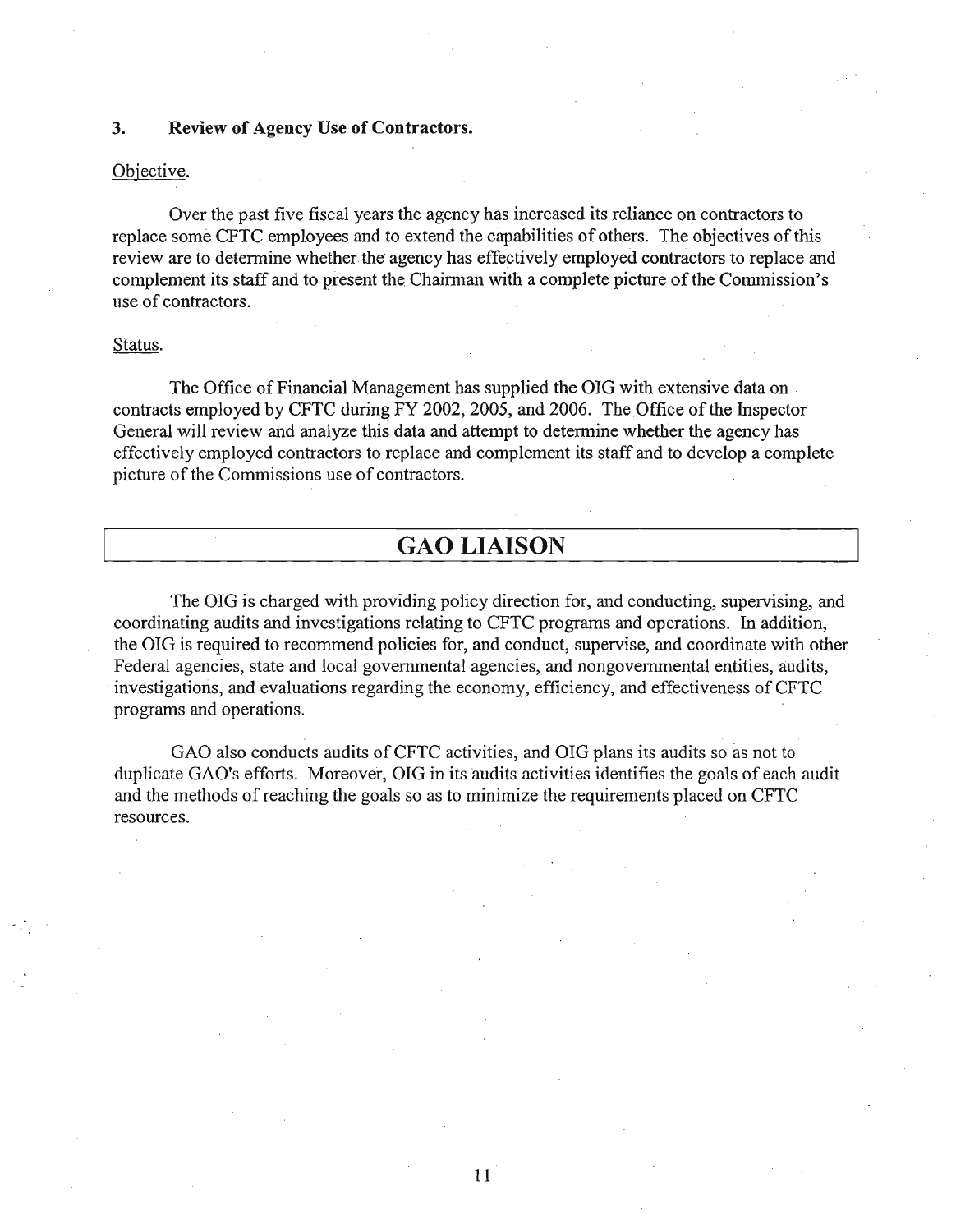### **STRATEGIC PLAN** FOR THE **OFFICE OF THE INSPECTOR GENERAL**

#### **INTRODUCTION**

The Office of the Inspector General (OIG) in the Commodity Futures Trading Commission (CFTC) was created in accordance with the Inspector General Act of 1978 (p.L. 95- 452), as amended by the Inspector General Act Amendments of 1988 (P.L. 100-504). The OIG was established to create an independent unit to:

- Promote economy, efficiency, and effectiveness in the administration of CFTC programs and operations and detect and prevent fraud, waste, and abuse in such programs and operations;
- Conduct and supervise audits and investigations relating to the administration of CFTC programs and operations;
- Review existing and proposed legislation, regulations, and exchange rules and make recommendations concerning their impact on the economy and efficiency of CFTC programs and operations or the prevention and detection of fraud and abuse; and
- Keep the Chairman and Congress fully informed about any problems or deficiencies in the administration ofCFTC programs and operations and provide recommendations for correction of these problems or deficiencies.

Accordingly, the DIG has established three programs to carry out its responsibilities: audit, investigation, and legislative and regulatory review. A summary of those programs follows.

### **AUDIT**

The primary objectives of the OIG are to promote long-term efficiency and effectiveness in the administration and operation of the Commission and to protect against fraud and abuse.

The key to effectively and efficiently managing the CFTC is information. Top level managers and decision makers require a steady stream of organized data on the effects of their policy decisions and resource allocations on the operations of the Commission. Once having made the decision to change resource levels or policy, managers must receive accurate and timely reports of the operational effects of their decision so they can determine if the change is in the direction and of the magnitude predicted. In the absence of such information, top level managers cannot adequately perform their jobs.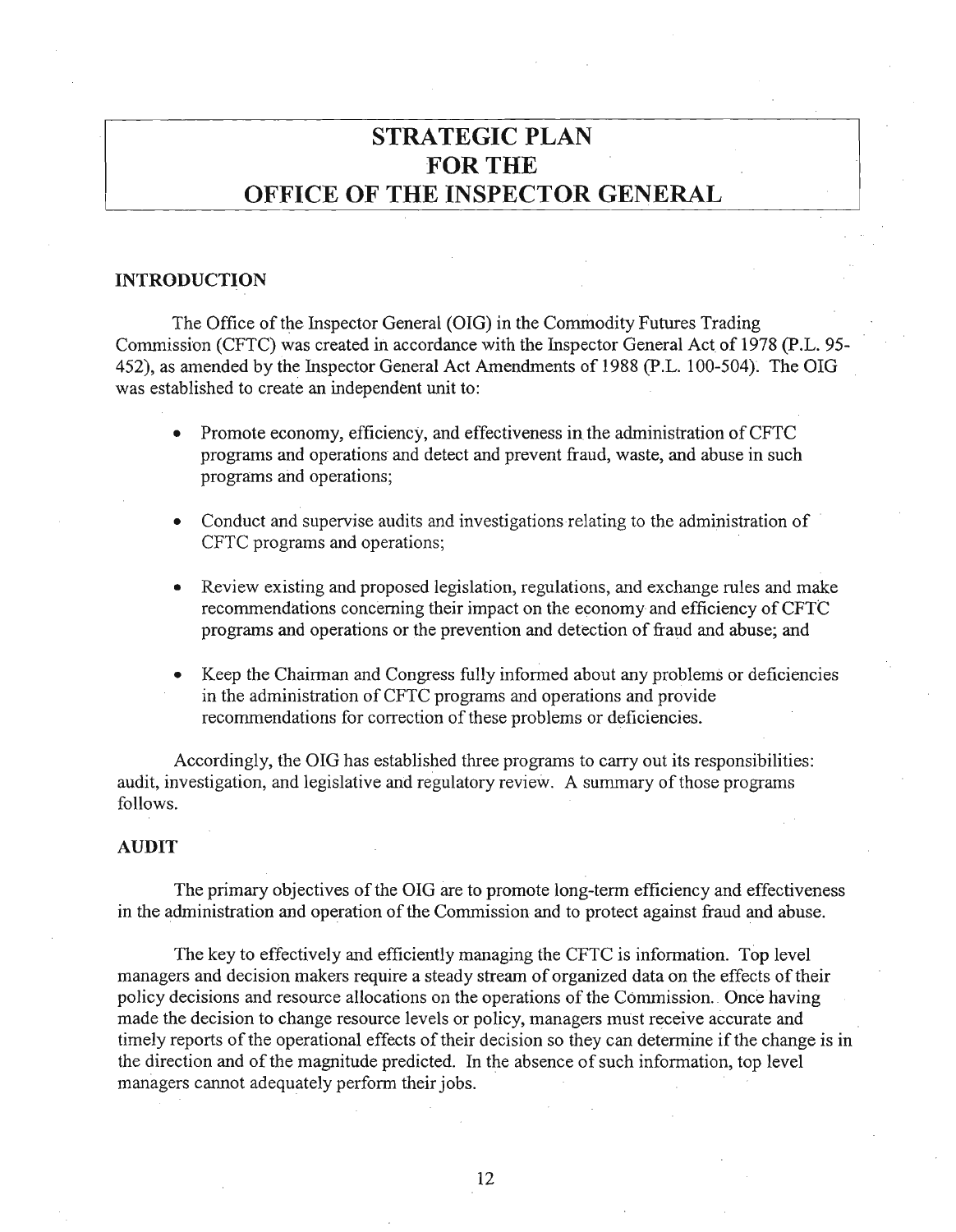A number of obstacles to acquiring and transmitting the desired information to decision makers may exist in some programs. Principal among them is the Commission's apparent difficulty in many instances in tracking the progress of a particular action across organizational lines within the Commission.

A simple example is the Reparations Program prior to the installation of an OIG recommended unified, Commission-wide tracking system. Complaints are received and processed and hearings are held in the Office of Proceedings; appeals of initial decisions in reparations cases are transmitted to the Office of the General Counsel where proposed Commission opinions are drafted; and appeals are decided by the Commission with the paperwork being handled by the Office of the Secretariat. Each office involved in the process had a separate tracking system without ties to the tracking systems in the offices preceding them or following them in the process. Each office treated the case as if it were brand new to the Commission when they received it. As a result, there was no provision for tracking information across organizational lines. If the Chairman wanted to know how much time was spent on the average reparations case of a particular description at each stage in the process, that information was unavailable without an extensive expenditure of manual labor.

A related problem is the difficulty the Commission has in associating resources devoted to an activity with the results of that activity. The Commission does a good job of tracking resources expended. It can determine how much stafftime and material at what cost was spent in a particular activity. Some Commission organizations can even associate costs with particular projects. What a program manager may have great difficulty doing, however, is telling a decision maker that, for a specific level or increase in resources, the program manager will deliver a specific level of increased output. Without this information from all programs competing for limited resources, decision makers cannot make reasoned resource allocation judgements. Decision makers are forced to rely on intuition and anecdotal evidence.

To increase the efficiency and the effectiveness ofthe management ofCFTC programs and operations, the OIG will, in addition to conducting mandatory audits, concentrate its audit resources on the identification of information voids and the lack of continuity in the flow of information across organizational lines from the beginning of a process until its conclusion. The OIG will recommend the implementation of any system improvements where the benefits of implementing the change exceed the costs.

In addition to our efforts to bring technology to bear on the information requirements of the Commission, the OIG has been following the Commission's development of measures and systems of measurement in response to the Government Performance and Results Act (GPRA). As the Commission implements GPRA, the OIG will devote significant resources to monitoring agency performance to insure that the data is accurately gathered and that the measures reported are the best available for demonstrating program performance.

### **INVESTIGATIONS**

The Inspector General Act of 1978, as amended, provides that the Inspector General may receive and investigate complaints or information from the Commission's employees concerning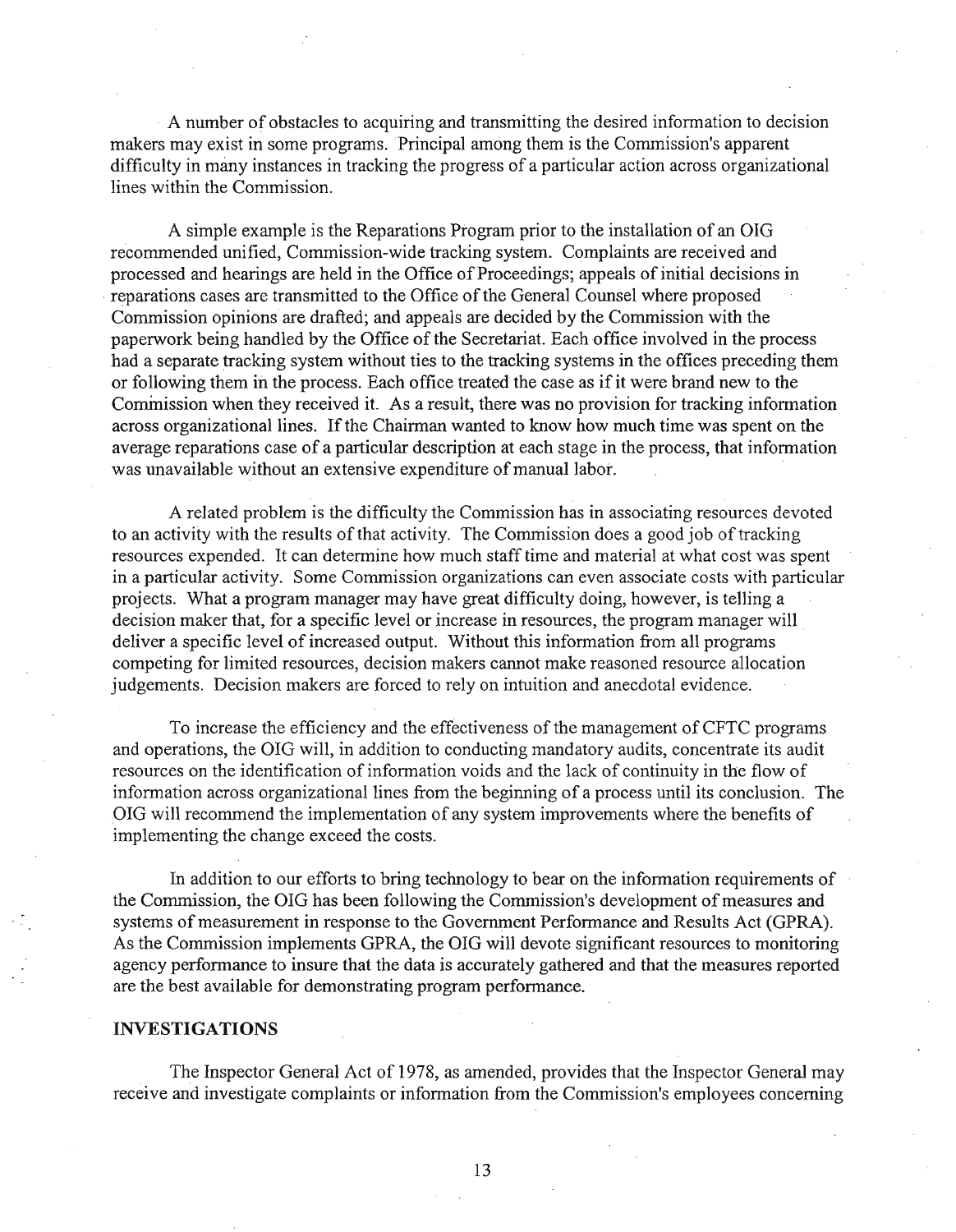the possible existence of an activity constituting a violation of law, rules or regulations, or mismanagement, gross waste of funds, abuse of authority or a substantial and specific danger to the public health and safety.

The OIG has to date conducted only a reactive investigative program chiefly relying on unsolicited employee complaints as the source of investigative leads. This reactive program has resulted in only a handful of investigations per year. This strategy was followed because the OIG believed that an independent regulatory agency such as the CFTC, without grant money or substantial contracts to award, was not likely to generate a substantial investigative workload.

To insure that employee complaints could easily reach the OIG, a 24-hour hotline was established in February 1993 to receive complaints. The hotline's existence is publicized on the back cover of this semiannual report.

Because of the reactive nature of the OIG's investigative program, no investigative agenda has been established.

### LEGISLATIVE AND REGULATORY REVIEW

Because of the importance of this activity in an economic regulatory agency, the OIG reviews proposed and final CFTC regulations, legislation, and selected exchange rules using six basic criteria: Whether the agency: (1) has identified specifically the problem(s) to be addressed by the proposal; (2) has defined through case study or data analysis a clear link between the proposed solution and the identified problem(s); (3) has specified clearly the means to effectively and efficiently enforce the proposal; (4) has assessed the likely efficiency and effectiveness of alternative solutions; (5) can reasonably document that the proposal will yield positive net benefits over the long term; and  $(6)$  has met the requirements of the Regulatory Flexibility Act and the Paperwork Reduction Act.

The Regulatory Flexibility Act requires the agency to evaluate the impact of its regulations on small entities. The Paperwork Reduction Act requires the agency to manage effectively and efficiently its information collections so that they are the least burdensome necessary to achieve the stipulated objectives.

Because the OIG does not initiate legislation or, generally, regulations, the OIG legislative and regulatory review program is reactive to the legislative and regulatory proposals developed by others. Accordingly, no independent legislative and regulatory review agenda has been established.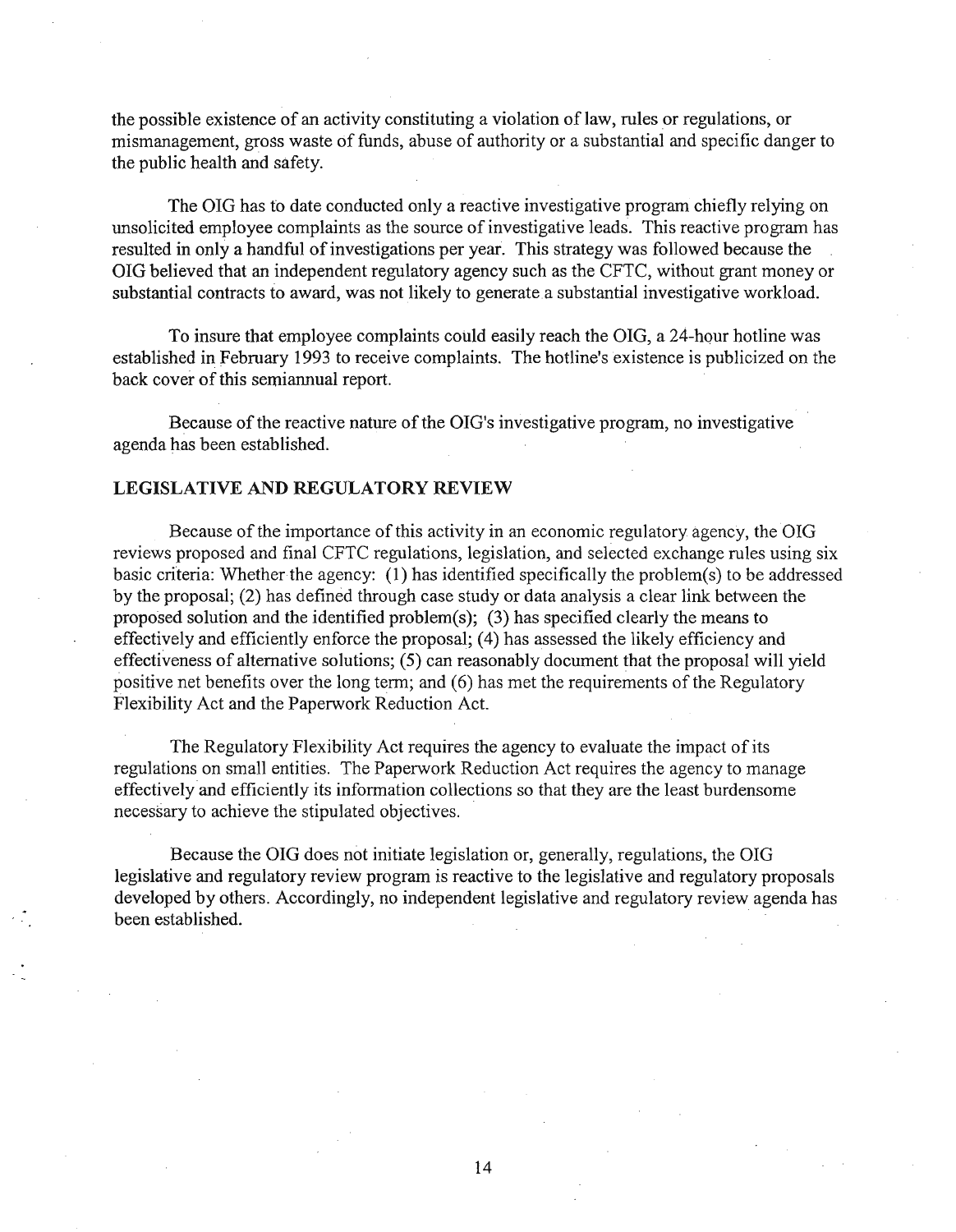### AUDIT AGENDA

### ANNUAL AUDITS

The following audits are performed on an annual basis.

### Audit of Compliance with the Federal Managers' Financial Integrity Act

In support of OMB Circular A-123 (Revised), the Inspector General will evaluate, provide technical assistance, and advise the agency head as to whether the agency's review and evaluation process was conducted in accordance with the circular's requirements.

### Evaluation of the CFTC Information Security Program and Practices, FISMA

The Federal Information Security Management Act (FISMA) requires the Inspector General or his designee to perform annual independent evaluations of the information security program and practices of the agency.

### Audit of CFTC Financial Statements

In FY 2002, Congress passed the Accountability of Tax Dollars Act. The Act requires the CFTC, along with numerous other Federal entities, to have its financial statements audited annually. To this end, the OIG has engaged a contractor to provide the audit effort required to enable the contractor to render an opinion on the agency's financial statements for each fiscal year in accordance with generally accepted auditing standards, Government Auditing Standards, and OMB Bulletin 01-02.

### OTHER AUDITS

The OIG intends to focus the balance of its audit resources on insuring that the Chairman, the Commissioners, and program managers have timely, useful information on the progress of the CFTC's programs in meeting their goals and objectives. For example, emphasis will be placed on determining whether all managerial levels engaged in a process can track the progress of their various programs. The tracking systems required in many, though not all, programs will cross formal organizational lines.

These audits will entail a cataloging and description of all of the manual and automated systems used by a program to gather information on its use of resources, the results of the devotion of those resources (including definitions of measurements of accomplishment), and the reporting of results and associated costs to the upper level managers in the Division and to the Chairman and the Commissioners. The cataloging of these decision support systems will be followed by an assessment of whether all concerned officials are timely receiving the information they require to efficiently allocate resources to those uses which best accomplish the· priorities of the Commission. If any elements are lacking in the information systems, they will be identified and improvements will be recommended if they can be implemented in a cost/beneficial manner.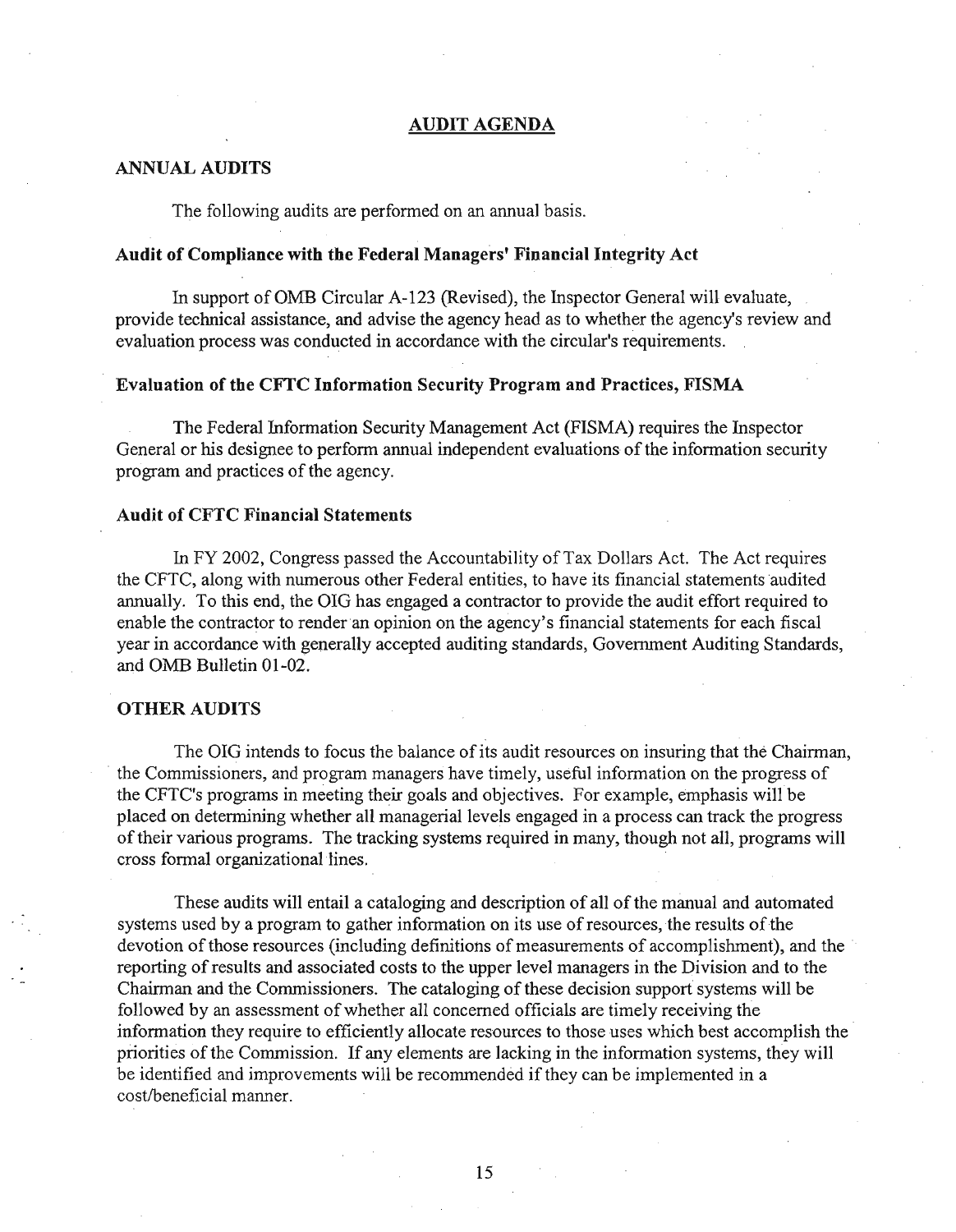If recommendations are successfully implemented, the proposed systems should allow the Chairman, the Commissioners, and concerned program managers to track the progress of a particular program across organizational lines and to quickly determine the effects, if any, of changes in policy, procedure, or staffing.

The first step in accomplishing this goal will be to concentrate on documenting, and recommending the improvement and/or development of tracking systems in every program element throughout the Commission.

In addition to our focus on facilitating the development of an efficient flow of information throughout the agency, the OIG will devote resources to the review of the management and operation of the agency and compliance with Congressional mandates.

### **RESOURCES REQUIRED**

The OIG estimates that approximately one staff year of effort will be devoted over each of the next five years to the development of an efficient flow of information throughout the agency. One-half staff year of effort will be devoted over each of the next five years to the compliance audits described above. The "Annual Audits" are expected to consume· approximately one-half staff year per year.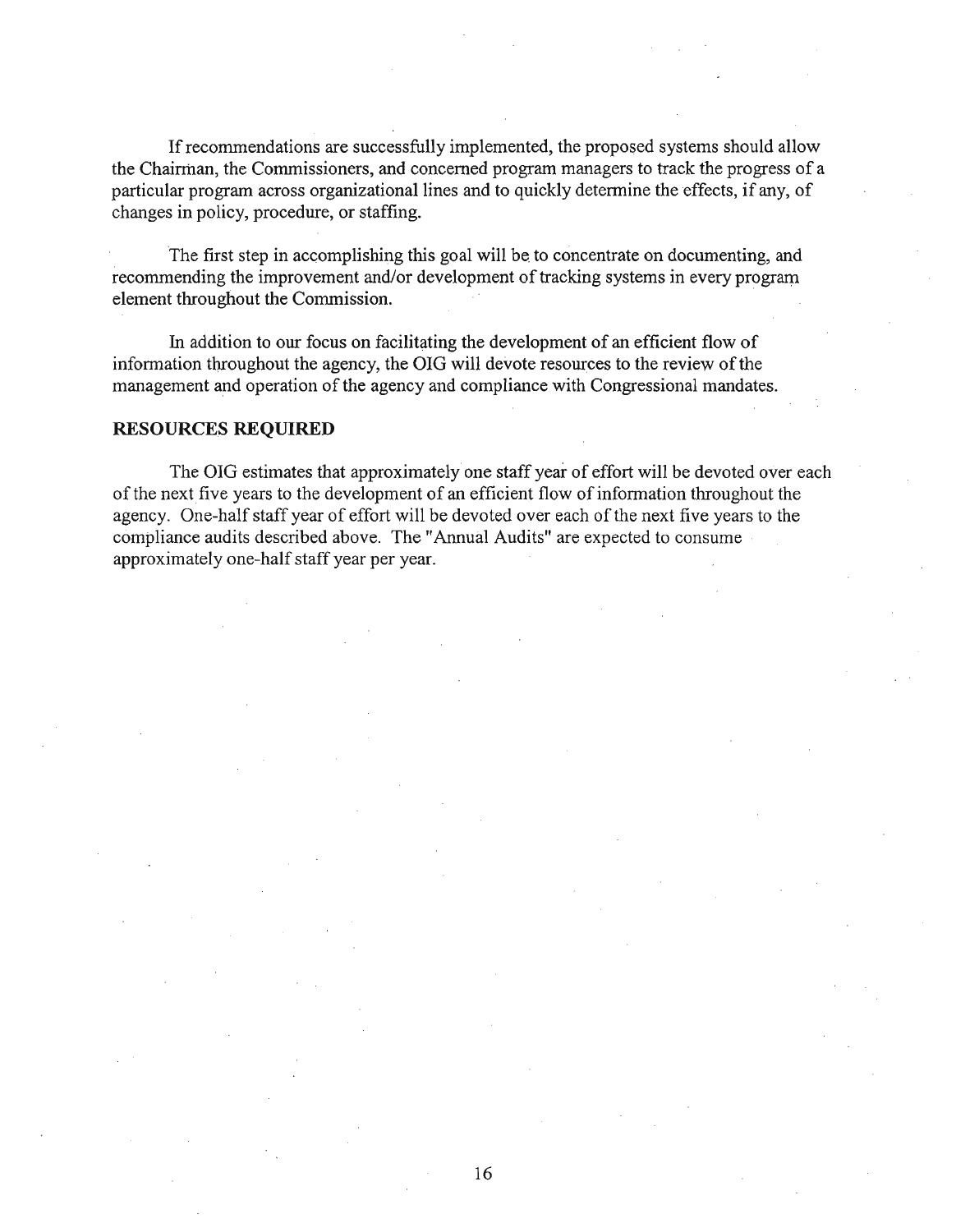### **CONTACTING THE OFFICE OF THE INSPECTOR GENERAL**

The OIG is located at 1155 21st Street, N.W., Washington, D.C. 20581. The telephone number is  $(202)418-5110$ . The facsimile number is  $(202)418-5522$ . The hotline number is (202)418-5510. Regular business hours are between 8:30 AM and 5:00 PM, Monday through Friday, except Federal holidays.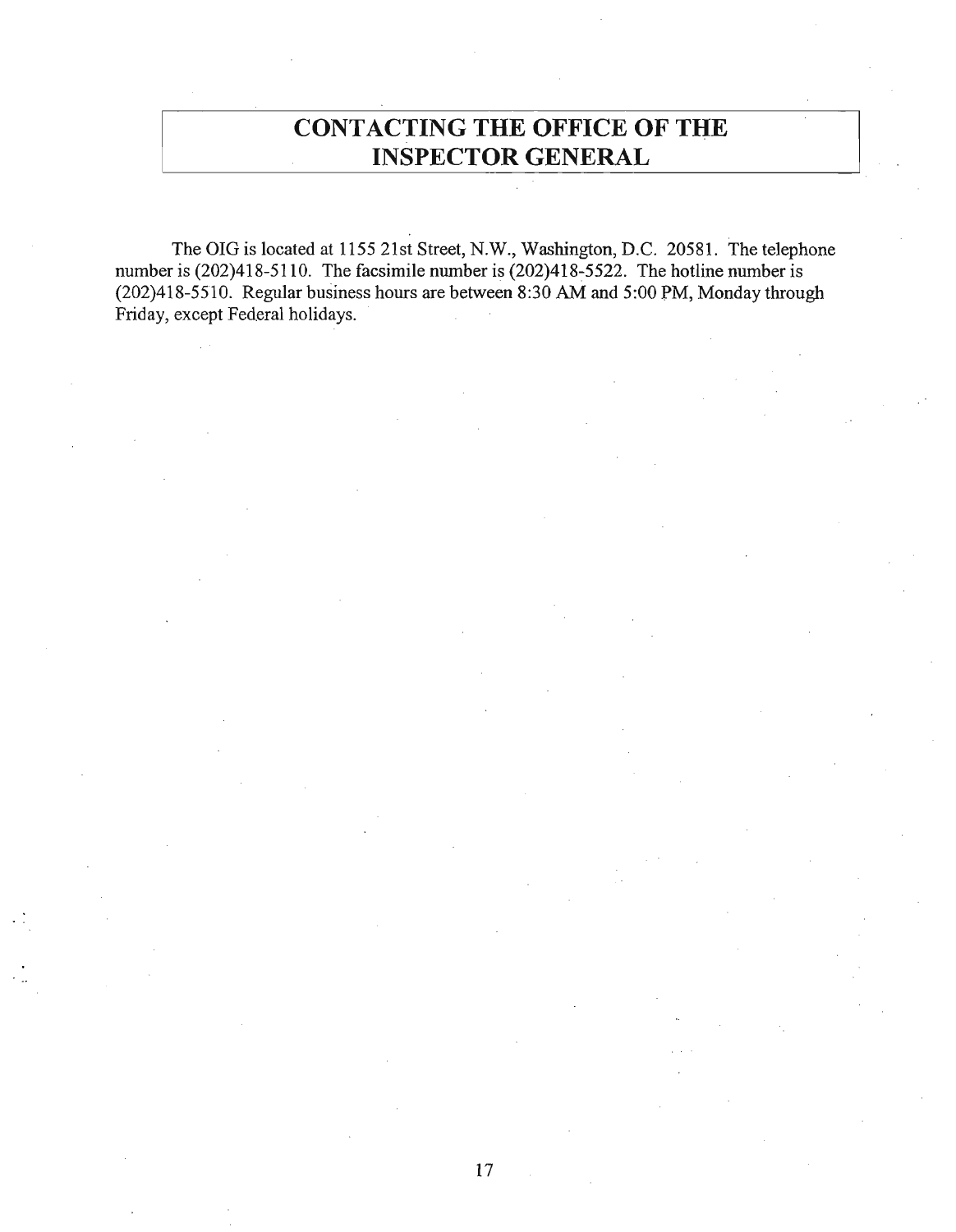# **Table 1**

 $\hat{\mathcal{A}}$ 

### Reports Issued with Questioned Costs (October 1, 2006 - March 31,2007)

|    |                                                                              |                                         |          | Dollar Value<br>Thousands |                |
|----|------------------------------------------------------------------------------|-----------------------------------------|----------|---------------------------|----------------|
|    |                                                                              |                                         | Number   | Questioned                | Unsupported    |
| A. | For which no management decision has<br>been made by the commencement of the |                                         |          |                           |                |
|    |                                                                              | reporting period                        | $\Omega$ | $\theta$                  | $\theta$       |
| B. | Which were issued during the reporting                                       |                                         |          |                           |                |
|    | period                                                                       |                                         | $\bf{0}$ | $\overline{0}$            | $\overline{0}$ |
|    |                                                                              | Subtotals $(A + B)$                     | 0        | $\theta$                  | $\theta$       |
| C. | For which a management decision was<br>made during the reporting period      |                                         | 0        | $\theta$                  | $\mathbf{0}$   |
|    | (1)                                                                          | dollar value of<br>disallowed costs     | $\theta$ | $\theta$                  | $\Omega$       |
|    | (ii)                                                                         | dollar value of costs not<br>disallowed | $\Omega$ | $\Omega$                  | $\Omega$       |
| D. | For which no management decision<br>has been made by the end of the          |                                         |          |                           |                |
|    | reporting period                                                             |                                         | 0        | { }                       | $\theta$       |
|    |                                                                              |                                         |          |                           |                |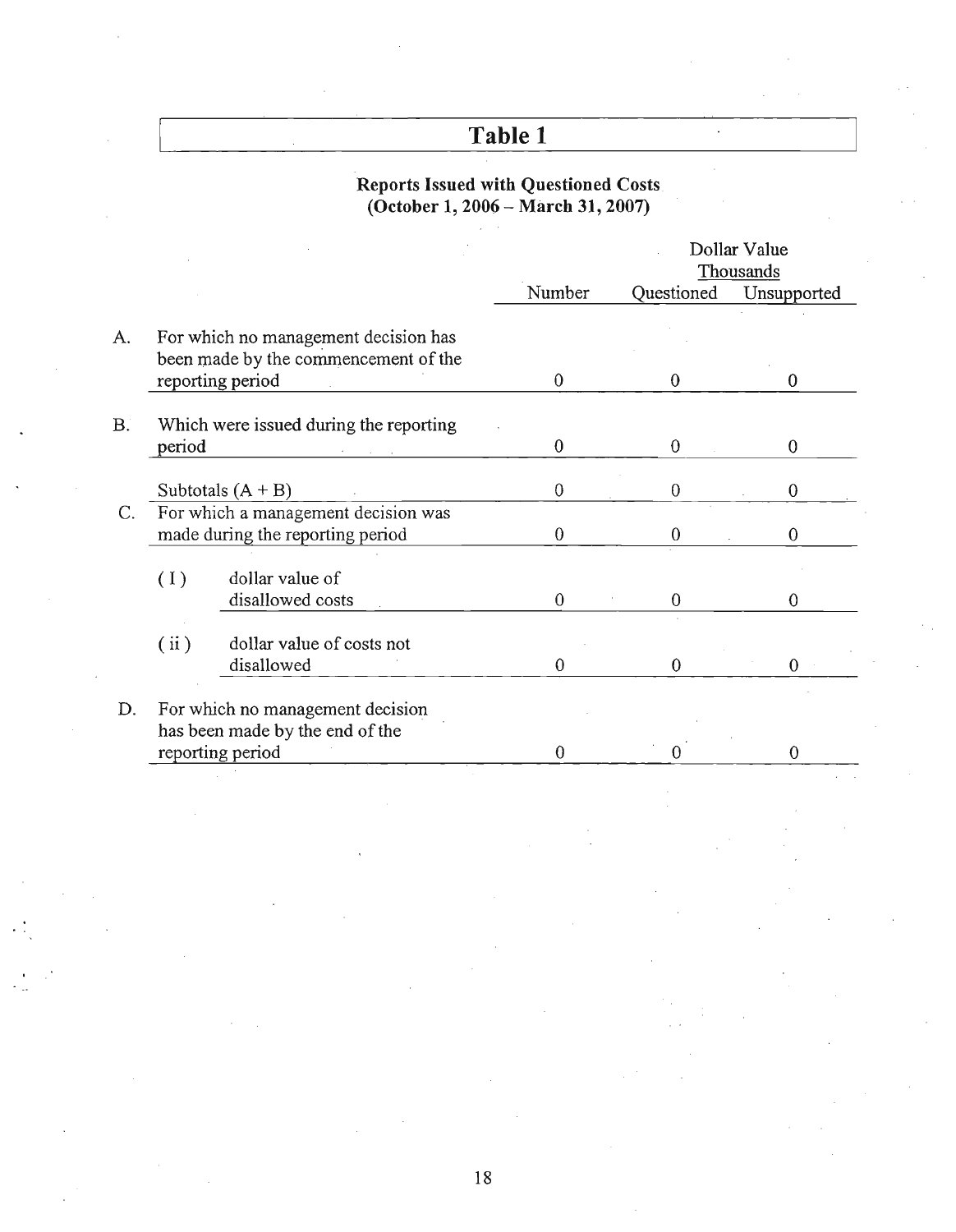## Table 2

### Reports Issued with Recommendations That Funds be Put to Better Use· (October 1,2006 - March 31, 2007)

|      |                                                                         |                                                                                                  |          | Dollar Value   |  |
|------|-------------------------------------------------------------------------|--------------------------------------------------------------------------------------------------|----------|----------------|--|
|      |                                                                         |                                                                                                  | Number   | Thousands      |  |
| A.   |                                                                         | For which no management decision has<br>been made by the commencement of the<br>reporting period | $\theta$ | 0              |  |
| . B. | period                                                                  | Which were issued during the reporting                                                           | $\theta$ | $\overline{0}$ |  |
|      |                                                                         | Subtotals $(A + B)$                                                                              | $\theta$ | 0              |  |
| C.   | For which a management decision was<br>made during the reporting period |                                                                                                  | $\theta$ | 0              |  |
|      | (i)                                                                     | dollar value of<br>recommendations that<br>were agreed to by management                          |          |                |  |
|      | (ii)                                                                    | dollar value of<br>recommendations that<br>were not agreed to by<br>management                   | 0<br>0   | 0<br>0         |  |
| D.   |                                                                         | For which no management decision<br>has been made by the end of the<br>reporting period          | 0        | 0              |  |